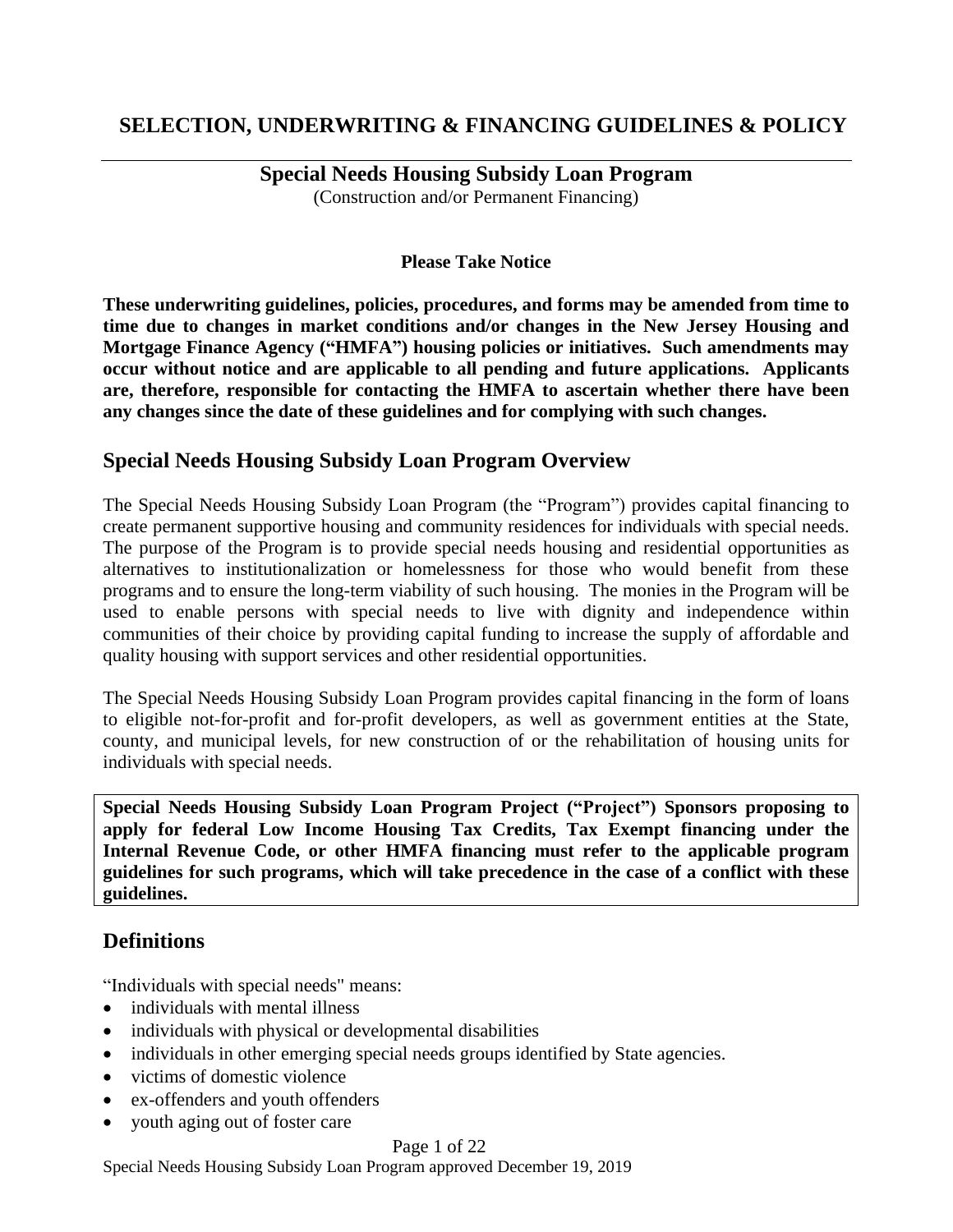- runaway and homeless youth
- individuals and families who are homeless
- disabled and homeless veterans
- individuals with AIDS/HIV
- individuals in treatment for substance abuse
- individuals 18 years and over coming out of nursing homes
	- o "Individuals with mental illness" means individuals with a psychiatric disability or individuals with a mental illness eligible for housing or services funded by the Division of Mental Health and Addiction Services ("DMHAS") in the Department of Human Services.
	- o "Individuals with a developmental disability" means an individual with a severe, chronic disability, which is attributable to a mental or physical impairment or combination of mental or physical impairments; is manifested before the person attains age 22 and is likely to continue indefinitely. The disability results in substantial functional limitations in three or more of the following areas of major life activity: self-care; receptive and expressive languages; learning; mobility; self-direction; capacity for independent living; and economic sufficiency; and reflects the person's need for a combination and sequence of special, interdisciplinary, or generic care, treatment or other services that are of lifelong or extended duration and are individually planned and coordinated.
	- o Individuals with a physical disability who need affordable housing with supportive services, including assistance with 3 or more areas of activities of daily living, to live independently in community settings.
	- o "Homeless individuals or families" includes the following:
		- Individuals coming out of a state or county psychiatric hospital, a transitional living program, half-way house, jail or correctional facility, with no place to live may be considered homeless;
		- people who lived in a shelter or a place not meant for human habitation prior to temporarily (30 days or more) residing in an institutional care setting:
		- people who will imminently lose their housing and lack the resources and support networks needed to find other housing, including those who are being evicted within 14 days, people living in a hotel or motel and who lack resources to stay for more than 14 days;
		- unaccompanied youth and homeless families who have not lived independently for a long time, have experienced persistent instability, and will continue to experience instability because of a disability, health problem, domestic violence, addiction, abuse, or multiple barriers to employment;
		- persons who are fleeing or attempting to flee domestic violence.
	- o "Individuals in treatment for substance abuse" means individuals that are clients of programs funded and/or licensed by DMAHS.
	- o "Individuals transitioning from nursing homes" means individuals aged 18 years and over who are living in nursing homes and have been assessed as being capable of living in the community with supportive services.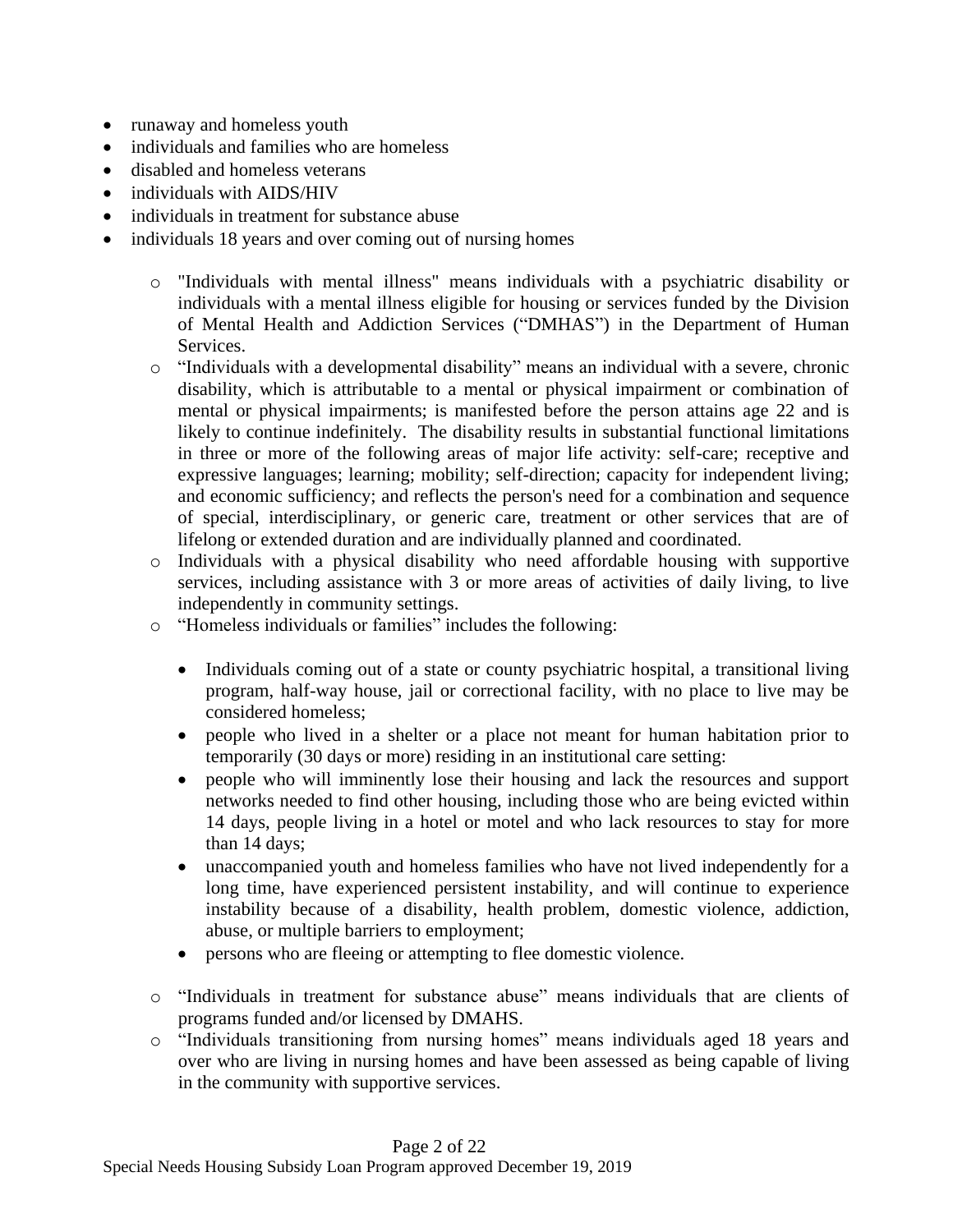"Permanent supportive housing" means a range of permanent housing options such as apartments, condominiums, townhouses, single and multi-family homes, shared living and supportive living arrangements that provide access to on-site or off-site supportive services for individuals and families who can benefit from housing with services. Permanent supportive housing has as its primary purpose assisting the individual or family to live independently in the community and meet the obligations of tenancy. Tenants may have individual or shared apartments and there is no limitation for length of tenancy. Participation in services is not a condition of tenancy.

"Community residences" means group homes, supervised apartments, and other types of shared living environments that are primarily for occupancy by individuals with special needs who shall occupy such housing as their usual and permanent residence. Typically, community residences provide 24 hour/7 days a week on-site staffing and supervision. For purposes of the Special Needs Housing Subsidy Loan Program, community residences do not include treatment facilities, assisted living facilities, nursing homes, transitional housing facilities, half-way houses, boarding homes or shelters.

A Project may contain "units" and/or "beds". A unit refers to a single living unit/apartment in a rental property, condominium, townhouse or a multi-family or single-family home that contains at a minimum a bedroom with a bathroom and cooking facilities. A "unit' may contain one or more "beds". A "bed" is for a single individual receiving housing and services. Each unrelated adult must have his or her own bedroom with access to shared living space including kitchen facilities and leisure space.

# **Special Needs Housing Subsidy Loan Program Priorities**

To ensure that the Program proceeds are expended in the most efficient manner that most positively impacts the intended beneficiaries, the HMFA has established the following priorities. Projects not meeting an appropriate number or combination of the following priorities may be rejected by the HMFA. The policy priorities are as follows:

- 1. Maximize long-term affordability. Projects shall demonstrate a financial and legal structure that ensures affordability for the intended population for at least thirty (30) years. The developer/sponsor may request a term of less than 30 years or may request a term of more than 30 years.
- 2. Minimize temporary or permanent displacement. Projects shall not displace one population with the proposed special needs population whereby causing zero net gain in affordable housing units.
- 3. Demonstrate good and appropriate Project location, siting and design. The following items will ensure that the Project is accepted by the community, has reduced operating and maintenance costs, and provides for a healthier environment for residents:
	- a. Locate Projects near jobs, transportation, and community resources and services.
	- b. Design the site and the building to be an appropriate and positive community asset.

Page 3 of 22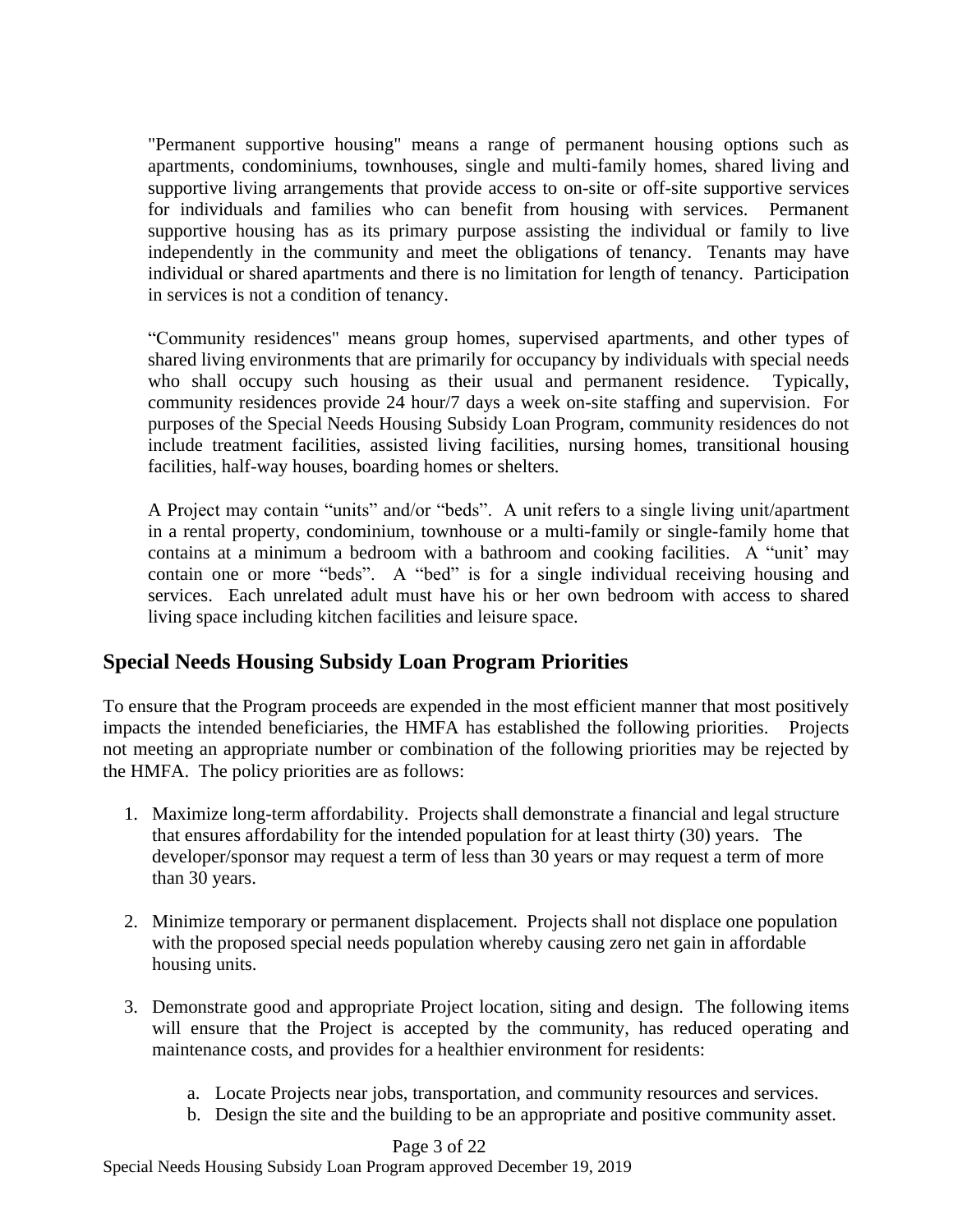- c. Design for passive solar gain, summer shading, and natural ventilation and light.
- d. Optimize the energy efficiency of the building and utilize energy generation where feasible.
- e. Use materials and finishes that require less maintenance.
- f. Use ceramic tile, wood, cork or other environmentally friendly alternatives to carpet.
- g. Maintain healthy indoor air quality by minimizing products and materials that release toxins, instead use: low VOC paints, adhesives, sealers and finishes; nonvinyl-based materials; formaldehyde free laminates and insulation products; automatic ventilation to each unit and common areas.
- h. Incorporate best practice building science and moisture management practices.
- i. Landscape with native plants and drip irrigation; use water catchments.
- j. Incorporate universal design and visibility features.
- k. Maximize the adaptive reuse of existing buildings and the use of existing infrastructure.
- l. Contain development costs. Sponsors shall strive to keep the Project cost per unit as low as possible while not compromising the quality and sustainability of the proposed housing.

## **Underwriting Guidelines and Financing Policy**

These underwriting guidelines, policies, procedures, and forms may be amended from time to time due to changes in market conditions and/or changes in the HMFA's housing policies or initiatives. Such amendments may occur without notice and are applicable to all pending and future applications. Applicants are, therefore, responsible for contacting the HMFA to ascertain whether there have been any changes since the date of these guidelines and for complying with such changes. The Program will not be used to finance more than 80% of the total development cost of any single Project, regardless of the combination of funding sources.

The HMFA shall approve Special Needs Housing Subsidy Loan Program loans in the form of cash flow loans as deemed financially feasible by the HMFA. Sponsors are expected to have a separate budget for social services pursuant to the Social Services Plan described in these guidelines. HMFA will require evidence of operating subsidy or rental assistance and services capacity before the Agency will provide a financing commitment. Any loan made for eligible program purposes is subject to deed restrictions as determined by the HMFA.

| <b>Eligible Sponsors/</b><br><b>Borrowers</b> | Qualified housing sponsors are defined as qualified for-profit and<br>non-profit housing sponsors, preferably with experience in providing<br>housing; or, associations of persons organized under the New Jersey<br>Statutes; or any corporation having for one of its purposes the<br>improvement of realistic opportunities for low- and moderate-income<br>housing by virtue of past activities, qualifications of staff or board, or<br>other features, to develop and operate housing projects. |
|-----------------------------------------------|-------------------------------------------------------------------------------------------------------------------------------------------------------------------------------------------------------------------------------------------------------------------------------------------------------------------------------------------------------------------------------------------------------------------------------------------------------------------------------------------------------|
| <b>Eligible Projects</b>                      | Permanent supportive housing or community residences.                                                                                                                                                                                                                                                                                                                                                                                                                                                 |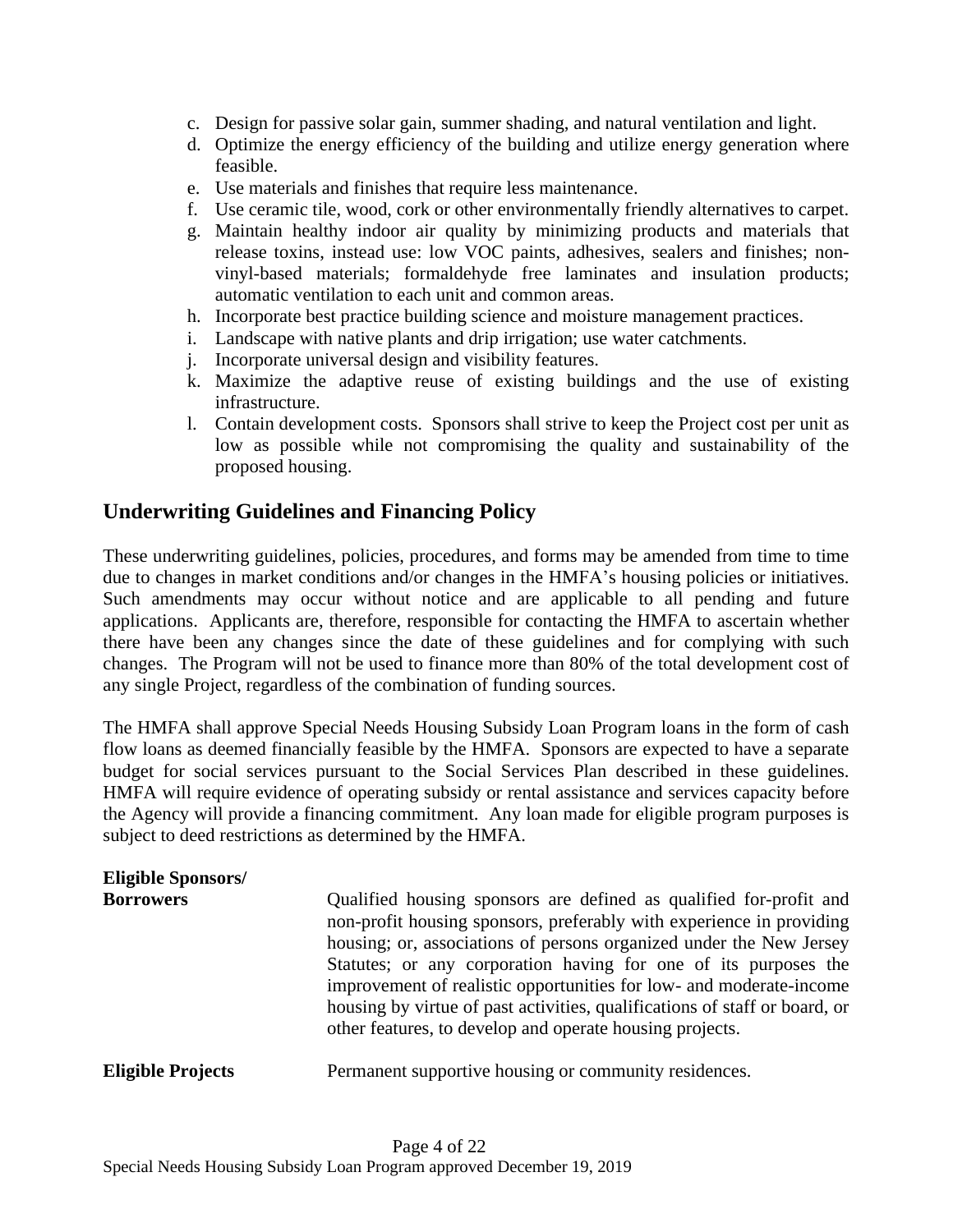| <b>Eligible Uses</b> | Eligible uses include capital financing for the acquisition of land    |
|----------------------|------------------------------------------------------------------------|
|                      | and/or building(s), rehabilitation of existing building (s) or new     |
|                      | construction, conversion of building(s) as rental apartments/units and |
|                      | community residences for an identified target population(s). HMFA      |
|                      | may, through the Agency, make acquisition loans, construction and      |
|                      | permanent loans, and/or cash flow loans, to qualified Project          |
|                      | Sponsors for the costs of Projects. Construction only loans are not    |
|                      | eligible uses. All required approvals, licenses, or permits for a      |
|                      | proposed Project must be obtained and maintained by the Project        |
|                      | Sponsor. Rehabilitation or refinancing of existing special needs       |
|                      | housing is not an eligible use.                                        |

Sponsors seeking new construction financing or rehabilitation financing must start construction only after closing on the loan. If a Project Sponsor starts construction and/or rehabilitation prior to Program construction financing closing, it is at their own risk.

- **Eligible Tenants/Residents** Individuals with mental illness, individuals with physical or developmental disabilities, homeless individuals and families and individuals in other emerging special need groups identified by State agencies. (See under Definitions for "individuals with special needs") Written documentation from either a Commissioner of a State Department or the Executive Director of a State Agency identifying a special needs group or an emerging special needs group is acceptable.
- **Cash Flow Loans** Program financing shall be in the form of a cash flow loan.

Repayment will be in an amount equal to 25 percent of the Project's available cash flow after the payment of operating expenses, as determined by the HMFA, but prior to the distribution of any profit. To the extent cash flow is insufficient to permit payment of interest and principal, the unpaid interest and principal shall be due as a balloon payment at the end of the mortgage term.

Project owners are required to submit annually within three (3) months of the end of the Project's fiscal year either an audit or a compilation report, as determined applicable by the Agency, prepared by an independent certified public accountant and in form and substance meeting Agency requirements covering such audits/compilation reports.

If after review of a final annual audit/compilation report submitted by the Borrower to the Agency, the Agency determines that the balance of the Mortgage Note cannot be repaid on the maturity date and provided all conditions of the original Loan Documents have been satisfied and maintained, the Agency may extend the term of the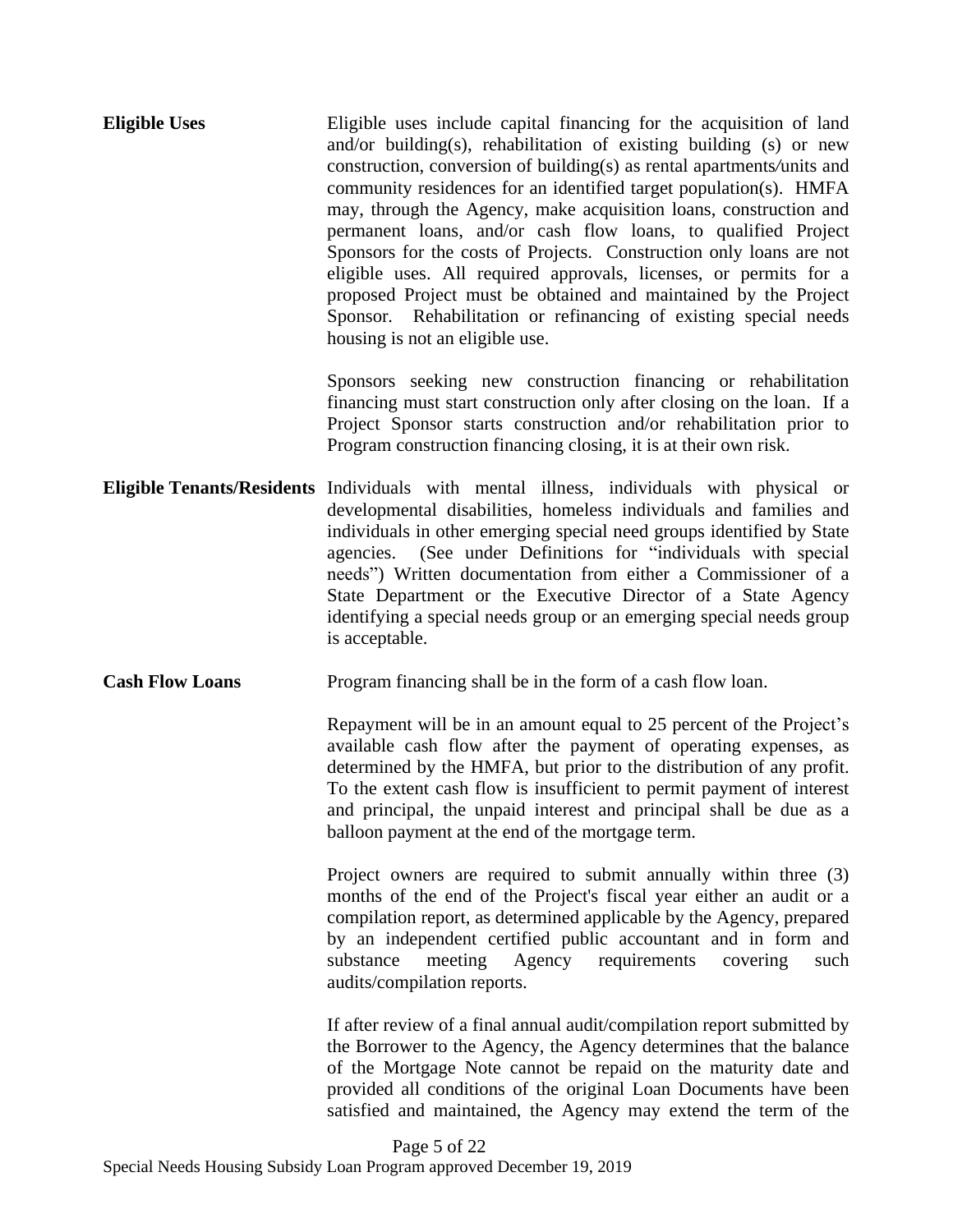Mortgage Note or consent to a refinance of the Mortgage Loan in accordance with Agency policies and procedures. Extension or refinance of a Mortgage will require that all terms and conditions of the existing Mortgage Loan Documents continue through any new mortgage term.

**Interest Rate** The Program loan provided during construction shall be at 0% interest rate. Program permanent loans shall be at a 1% interest rate. The mortgage interest rate is a fixed rate for the term of the mortgage.

**Maximum Loan Amount** The Program cannot be used to fund non-special needs units. For Special Needs only projects, the maximum loan amount may not exceed \$500,000 per project. For Multifamily projects, the maximum loan amount may not exceed \$125,000 per unit, with a maximum of 5 units per Multifamily project. For all loans, the HMFA reserves the right to set the actual loan amount in accordance with the HMFA's overall program goals, and determination of acceptable risk. Accordingly, the actual loan amount may be less than the maximum amount permitted above.

# **Determination of Project**

**Cost** Subject to the maximum loan amounts set forth above, the HMFA may finance project costs as determined by the HMFA and as defined in N.J.S.A. 55:14K-3q. The HMFA must determine that all costs are reasonable and necessary. The HMFA will require the Developer/Sponsor to submit an annual audit of project costs or a compilation report.

**Term** Standard term is 30 years. The developer/sponsor may request a term of less than 30 years or may request a term of more than 30 years.

> At the end of the mortgage term, the Project Sponsor/Owner may repay the balance of the mortgage, may refinance the Project if it is financially feasible or request an extension of the mortgage term as long as the Project will continue to promote the purposes of the Program through any new mortgage term. Consideration of an extension of the mortgage term will include a review of the tenant records, annual financial statements, site inspections and Social Services Plan implementation. Extension or refinancing of the mortgage will require that all terms and conditions of the existing Mortgage Loan Documents continue through any new mortgage term.

**Lien Status** All loans will be secured by a first mortgage lien on the land and improvements if the borrower owns both in fee simple. If the borrower occupies the property pursuant to a ground lease, the HMFA will require a first leasehold mortgage secured by the

Page 6 of 22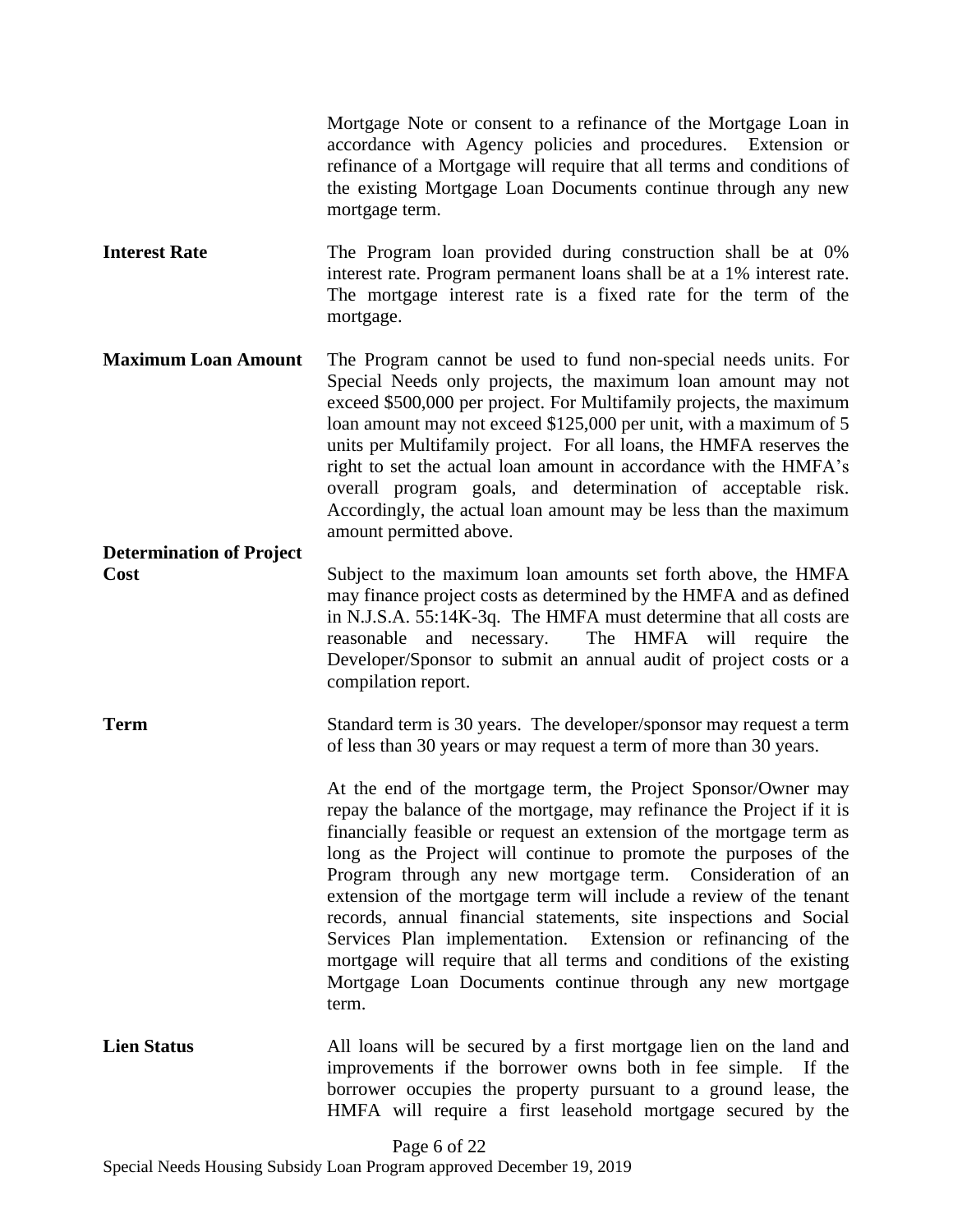|                                          | borrower's interest in the lease and the improvements. The term of<br>the ground lease must at a minimum be for 7 years beyond the term<br>of the HMFA's mortgage and affordability restrictions and will be in<br>all respects satisfactory to the HMFA. To further protect the<br>Agency's interests, the parties shall enter into a non-disturbance<br>agreement with the HMFA wherein the lessor will agree, among<br>other things, not to terminate the ground lease during the term of the<br>Agency's mortgage(s) and affordability restrictions except by reason<br>of default of the borrower, and in no event without first giving the<br>Agency notice and opportunity to cure that default, and, if required<br>by the HMFA and/or the Attorney General's Office, amending the<br>ground lease when curing a default by the borrower. The form and<br>substance of the non-disturbance agreement must be acceptable to the<br>HMFA and the Attorney General's Office. |
|------------------------------------------|-----------------------------------------------------------------------------------------------------------------------------------------------------------------------------------------------------------------------------------------------------------------------------------------------------------------------------------------------------------------------------------------------------------------------------------------------------------------------------------------------------------------------------------------------------------------------------------------------------------------------------------------------------------------------------------------------------------------------------------------------------------------------------------------------------------------------------------------------------------------------------------------------------------------------------------------------------------------------------------|
|                                          | Whenever a first lien position is determined not to be available, e.g.<br>federal regulations, the HMFA will allow its maximum loan amount<br>to be in a lesser position.                                                                                                                                                                                                                                                                                                                                                                                                                                                                                                                                                                                                                                                                                                                                                                                                         |
| <b>Security/Collateral</b>               | HMFA loans are secured or collateralized by a lien on the land,<br>improvements, Project revenues. There is generally no recourse to<br>other assets of the borrower except in the case of fraud or other acts<br>regarding the Project.                                                                                                                                                                                                                                                                                                                                                                                                                                                                                                                                                                                                                                                                                                                                          |
| <b>Commitment Term</b>                   | Construction and permanent loan commitments will expire 90 days<br>after the anticipated construction start date. In the case of permanent<br>only loans, the commitment will expire 90 days after the anticipated<br>construction completion date. The Executive Director is authorized<br>to extend the commitment for two additional consecutive 90-day<br>periods, subject to financial feasibility. Projects that do not close on<br>the Agency loan before the second ninety-day extension expires will<br>be re-underwritten to ensure financial feasibility and will require<br>Board approval. A written request for extensions must be made to<br>the Multifamily Supportive Housing and Lending Division.                                                                                                                                                                                                                                                              |
| <b>Site Inspection and</b><br>Acceptance | The HMFA will visit the Project site to determine if it is suitable for<br>development purposes.                                                                                                                                                                                                                                                                                                                                                                                                                                                                                                                                                                                                                                                                                                                                                                                                                                                                                  |
| <b>Tenant Relocation Plan</b>            | If a site is identified that has an existing tenant population and will<br>result in the displacement of tenants, the applicant must submit a<br>"Tenant Relocation Plan" as part of the application for Program<br>financing. This Plan must provide a minimum amount of time that is<br>given to the tenants to relocate.<br>The Agency recommends a<br>minimum time period of six (6) months for relocation from date of<br>the notice provided by the property owner to the tenants.<br>The<br>Agency may request that the applicant submit proof of this notice by<br>providing signed Certified Mail receipts to the affected tenants. In                                                                                                                                                                                                                                                                                                                                   |

Page 7 of 22 Special Needs Housing Subsidy Loan Program approved December 19, 2019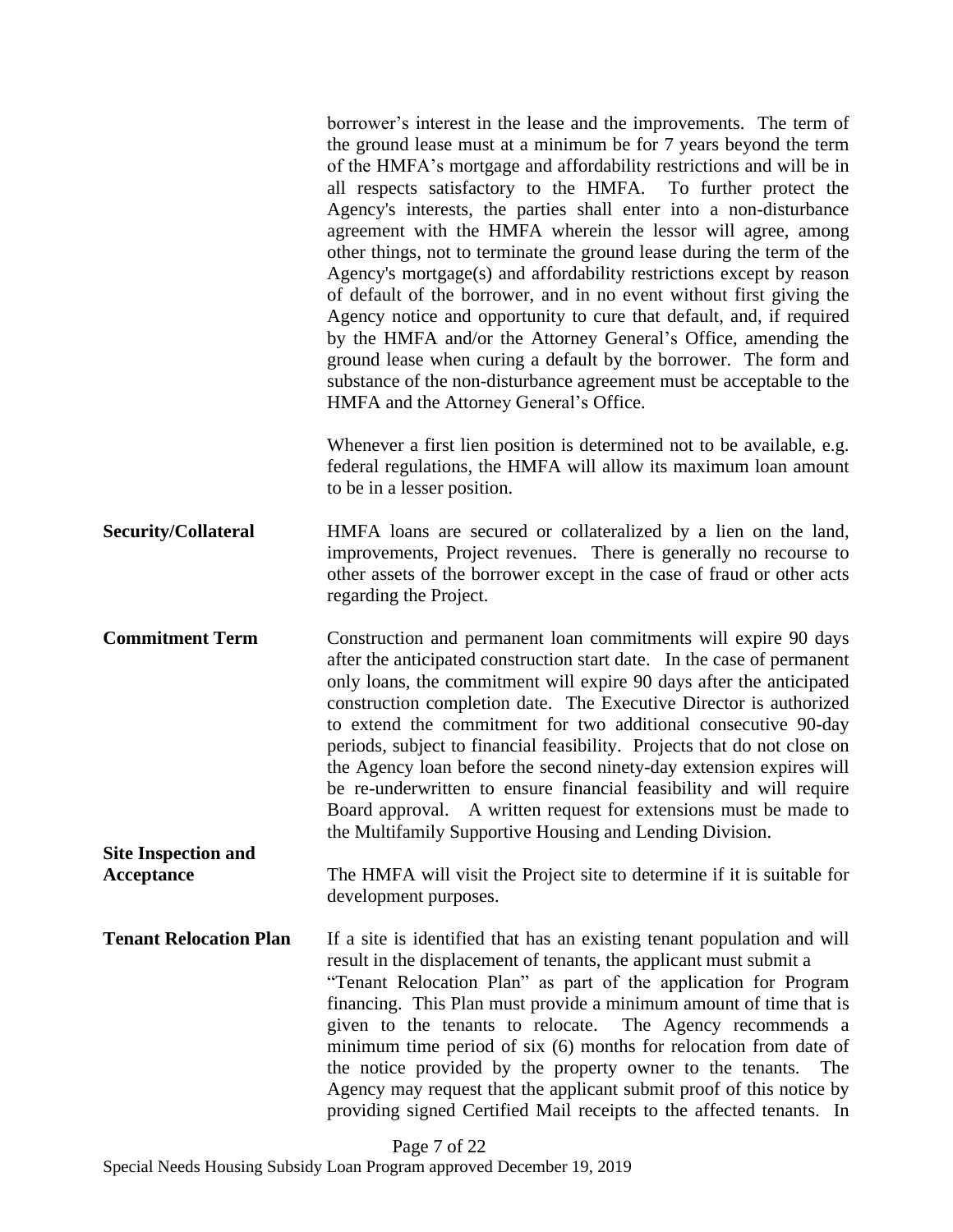addition to the six months notice as outlined above, the Project sponsor is required to file a "Tenant Relocation Plan" which must be approved by the HMFA for Agency financing.

In addition to the notice as outlined above, the responsibilities of Project Sponsors who are applying for monies for relocation under the Program shall be as follows:

1) The applicant must certify and provide assurance that it will comply with the procedures under the Federal Uniform Relocation Act (the regulations at 49CFR part 24, subpart B) and must ensure such compliance notwithstanding any third party's contractual obligation with the Project Sponsor.

2) The Project Sponsor must maintain records in enough detail to demonstrate compliance with the Uniform Regulatory Agreement and these Guidelines.

**Real Estate Valuation** The HMFA recognizes the lesser of the appraised value or the purchase price of the realty and any buildings and improvements thereon, in the most recent arm's length transaction as provided by a "Delineation of Title" history (completed by the appraiser) identifying each party associated with the conveyance for a maximum of 10 years. The appraised value of the real estate may be considered if the arm's length transaction exceeds 10 years.

> The total purchase price may include documented carrying costs, expenditures to obtain zoning, environmental or other governmental approvals necessary or useful for the development of the Project, and the costs of improvements erected for the benefit of the Project.

> Please Note: Arm's Length Transaction is defined as a transaction negotiated by unrelated parties, each acting in their own self-interest in arriving at a basis for a fair market value determination.

**Appraisals** An independent appraisal that conforms to the Uniform Standards of Professional Appraisal Practice (USPAP), and in accordance with the HMFA standards, will be commissioned by the HMFA to determine Project valuation for both the site and building. Where applicable, the value of the federal low-income housing tax credits must be provided. Regardless of whether the Project has received tax abatement, the appraisal will also provide the most recent tax assessment on the property. Depending upon the type of housing and the number of units, the HMFA will determine the type of appraisal that will be commissioned. The cost of the appraisal will be passed through to the developer.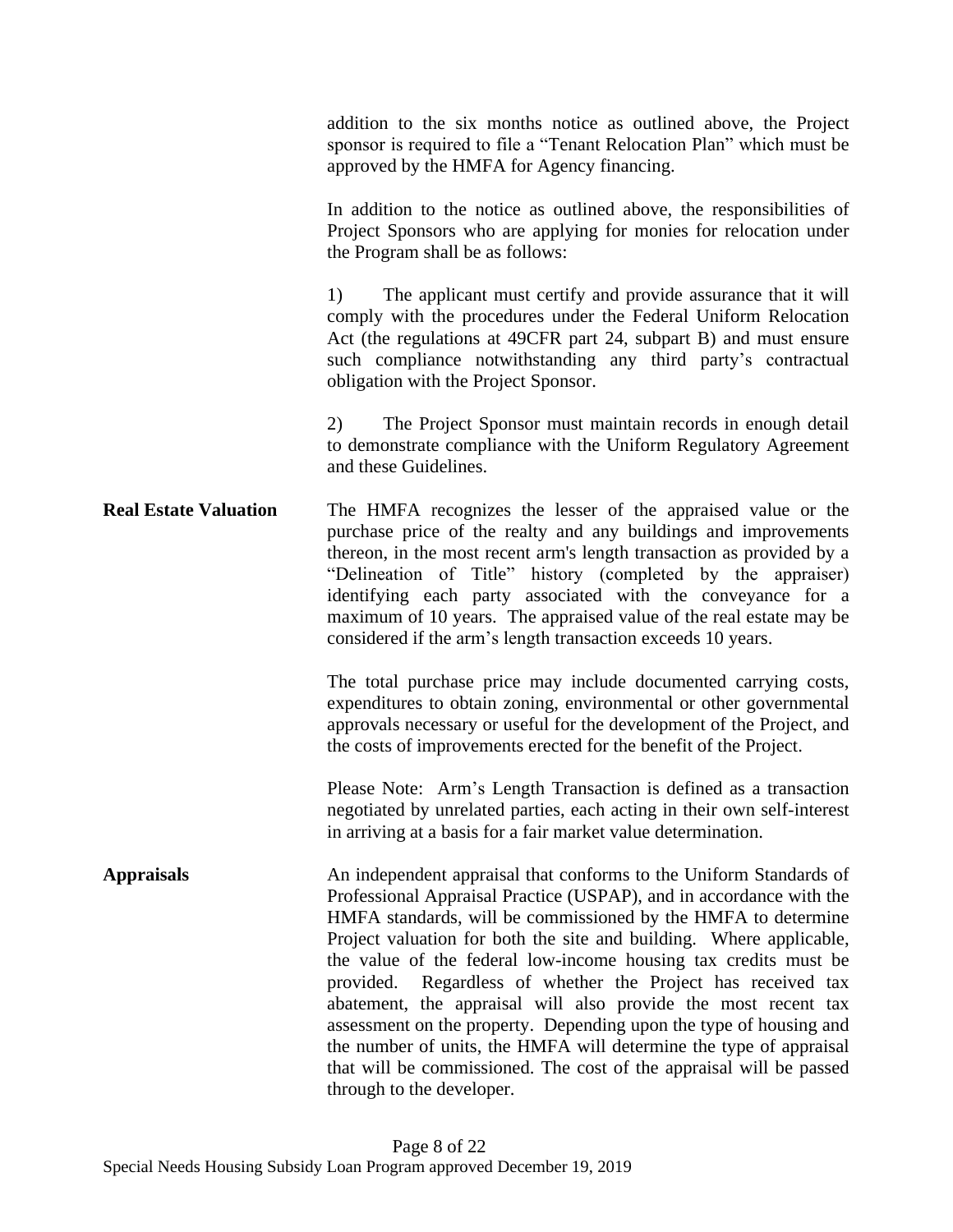PLEASE NOTE: While the cost of the appraisal is borne by the Developer/Sponsor, the HMFA will order the appraisal. The process is as follows:

- The appraiser is selected from a computer database that keeps a rotating list of appraisers that have been pre-approved to do business with the HMFA. The appraiser at the top of the list is selected based on the type, size and location of the project to be appraised.
- If the appraiser cannot complete the requested appraisal, the database will provide three alternates and the HMFA will request a bid from the next appraiser on the list. Once a price has been accepted by the HMFA, the developer/sponsor is notified of the cost. At that time, the developer/sponsor is required to send a check for that amount to the HMFA. No appraiser will be authorized to begin work until the HMFA has received the check.
- The developer/sponsor is responsible for providing all information to the Credit Officer that is needed for the appraiser to complete the assignment. In turn, the Credit Officer will provide that information to the appraiser.
- Once the appraisal has been approved by the HMFA, the developer/sponsor will be supplied with a copy of the appraisal.
- **Appraisal Updates** An appraisal completed for a Project is valid for one year (12 months) before requiring an update. If the Project is part of a larger Multifamily Project, the [Multifamily Rental Financing Program](https://njhousing.gov/dca/hmfa/media/download/multi/mf_rental_financing_underwriting_guidelines.pdf)  [Underwriting Guidelines p](https://njhousing.gov/dca/hmfa/media/download/multi/mf_rental_financing_underwriting_guidelines.pdf)revail.
- **Marketing Plan** For all Projects receiving a Program commitment, depending on the size and scope of the project, the Project Sponsor and/or the Managing Agent may be required to provide a marketing plan for the HMFA's approval and acceptance. This plan must outline all the preliminary marketing to be accomplished prior to opening and thereafter. The plan must also provide for the ongoing marketing efforts that will be made to keep the Project fully occupied. The outline must provide a timeline for all anticipated activities and should be tied to benchmarks during construction.

Where the HMFA is making both the construction and permanent loan, the plan (if required) shall be submitted prior to closing on the construction loan. Where the HMFA is providing only the take-out financing, if required, the Project shall submit its marketing plan (if required) prior to construction start. In certain cases of rehabilitation where there is an existing occupancy, the Project Sponsor and/or the Managing Agent must submit documentation that a full marketing plan is not needed and give the reasons the HMFA should accept a lesser marketing analysis.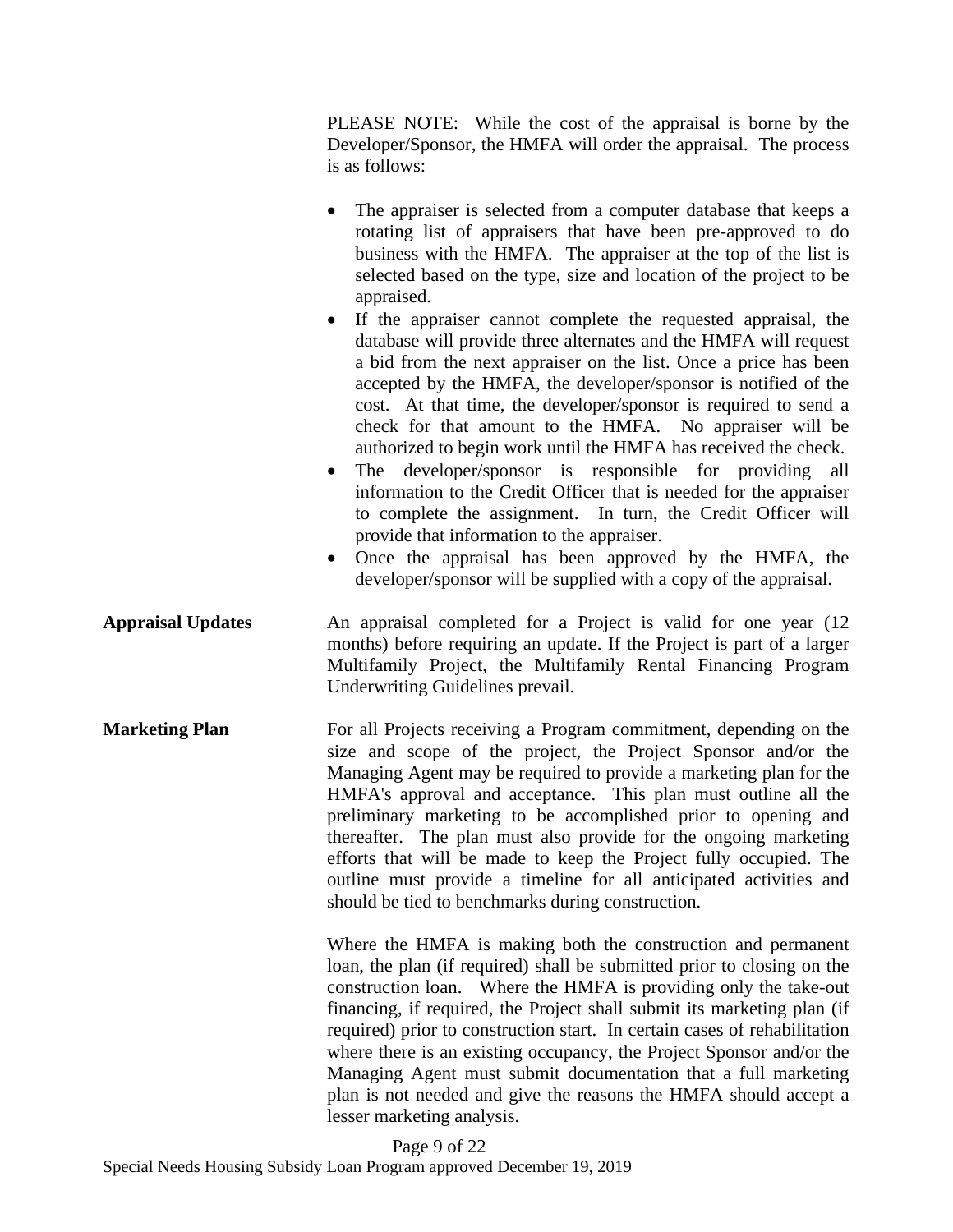**Building Design** The external and internal design of the building is important to meeting the goals of the Program as indicated in Priority Section of these Guidelines. The Project Developer/Sponsor is encouraged to review the Program Application Best Methods Design Questionnaire early in the development of the Project concept and preliminary design. The Design Questionnaire must be completed prior to HMFA review of final site plans. Evidence of design features for special needs units referenced in the Design Questionnaire submission must be documented on the Plans. HMFA Technical Services staff will review the construction document plans for consistency with the Design Questionnaire and are available to assist with meeting these priorities. Failure to meet these priorities may result in a Project not receiving financing.

> The HMFA discourages the use of EIFS (Exterior Insulation Finish Systems such as DRYVIT) and electric heating systems. If the use of either of these systems is contemplated, it must be disclosed at the application stage and written authorization must be received from the HMFA before engaging professionals to produce Design Development drawings.

> Developers are encouraged to make developments as energy efficient as possible by utilizing the standards provided in the DOE/EPA's Energy Star Program Guidelines. In addition, the HMFA strongly supports projects that incorporate "green" building concepts categorized as energy efficiency, renewable energy, and green building best practices. For more information please contact the Technical Services Division.

> For **substantial and gut rehabilitation projects**, a structural engineering report on the existing structure, acceptable to the HMFA, must be submitted. All existing mechanical, plumbing and electric systems must be replaced.

> If the degree of rehabilitation to be accomplished is **less than substantial**, an engineer's report describing the condition of these building systems, and listing their recommendations, may be required.

Definition of Rehabilitation

- Moderate Rehabilitation replacement of interior finishes /components i.e. flooring, cabinets, etc. that does not impact any other component or system of the existing building.
- Substantial Rehabilitation replacement of interior finishes /components that involves the removal of any constructed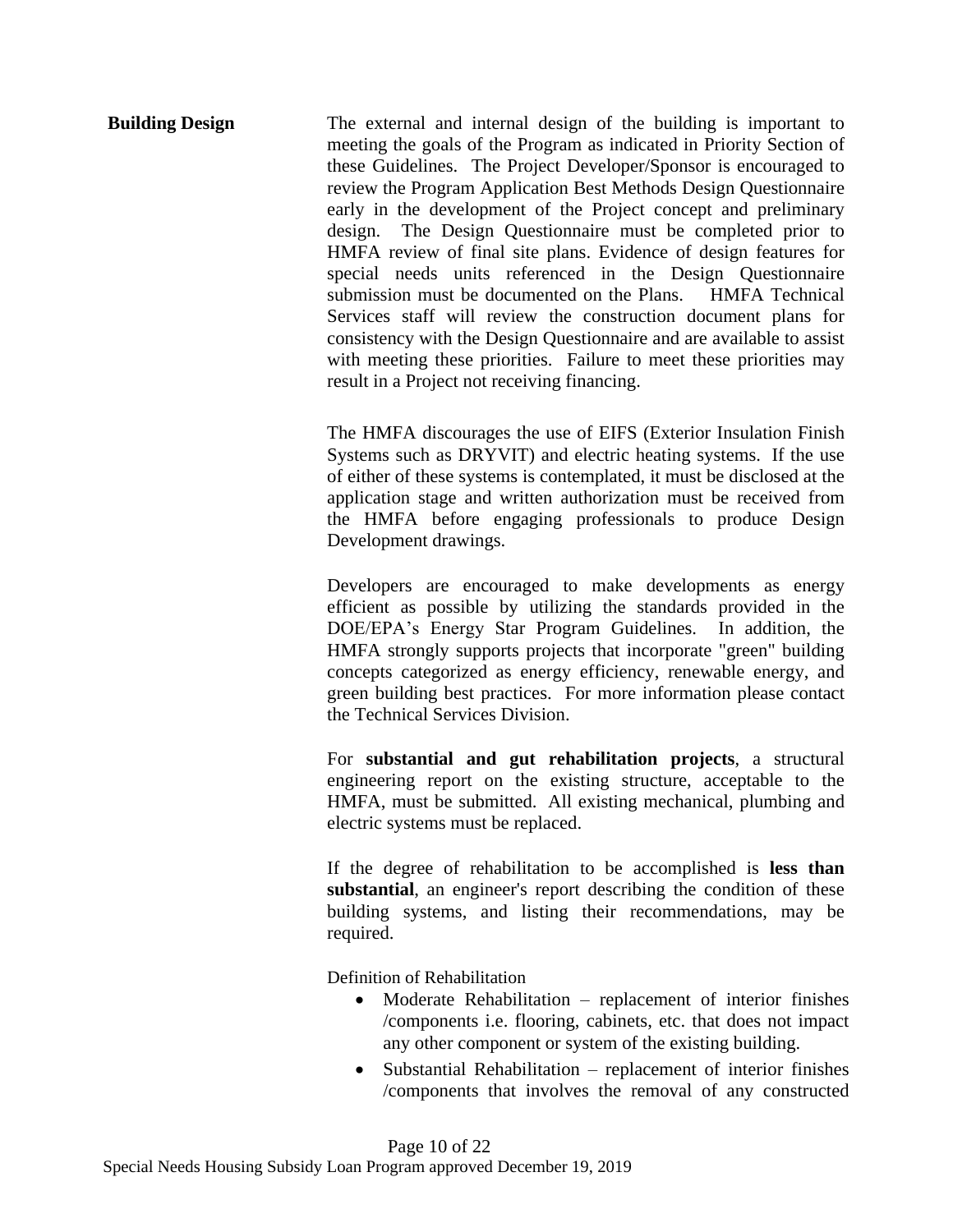finish i.e. gypsum wall board, subflooring, etc. or affects any system i.e. electrical, plumbing, structural, etc.

- HUD definition two or more major building components (roof structure, wall/floor structure)
- Gut Rehabilitation renovation that includes the removal of entire walls and/or interior systems or major portions thereof.
- HUD definition total removal/replacement of all interior (nonstructural) systems, equipment, components, or features.
- **Construction Budget** The construction budget must be supported by a Summary Trade Payment Breakdown and the HMFA Residential Cost Analysis Form signed by the contractor. These documents and other supporting schedules such as the construction completion schedule and 100% complete drawings and specifications, must be submitted by the contractor and approved by the Director of Technical Services prior to mortgage commitment. Refer to the Technical Services Requirements document attached to the Document Checklist, for the timing of the submission of these documents.
- **Wage Rates** Prevailing wages are not applicable to projects solely comprised of special needs units, pursuant to N.J.A.C. 5:80-1.4(a)1v. However, if the HMFA is providing construction financing to a housing project also containing special needs units, prevailing wages are applicable to construction of the entire project. The contractor and subcontractors must pay prevailing wages as determined by the N.J. Department of Labor and Workforce Development except that prevailing wages determined by the U.S. Department of Labor under the Davis Bacon Act shall be used if the HMFA construction loan is subject to direct or indirect federal assistance.
- **Sales Tax Exemption** Sales of materials or supplies to housing sponsors utilizing HMFA construction financing are exempt from NJ State sales tax. Sales of materials or supplies to contractors for the purpose of erecting housing Projects which have received HMFA construction financing and other local, state or federal subsidies are exempt from NJ State sales tax.
- **Environmental Review** The HMFA requires the submission of a Phase I Environmental Assessment and a Phase II Environmental Assessment should the Phase I call for further investigations.

Should remediation be recommended, a Preliminary Assessment Report as described in N.J.A.C. 7:26E-3.2 is required. Additional assessments, such as a Site Investigation described in N.J.A.C. 7:26E-3.3 et seq., or Department of Environmental Protection ("DEP") remediation measures may also be warranted.

Page 11 of 22

Special Needs Housing Subsidy Loan Program approved December 19, 2019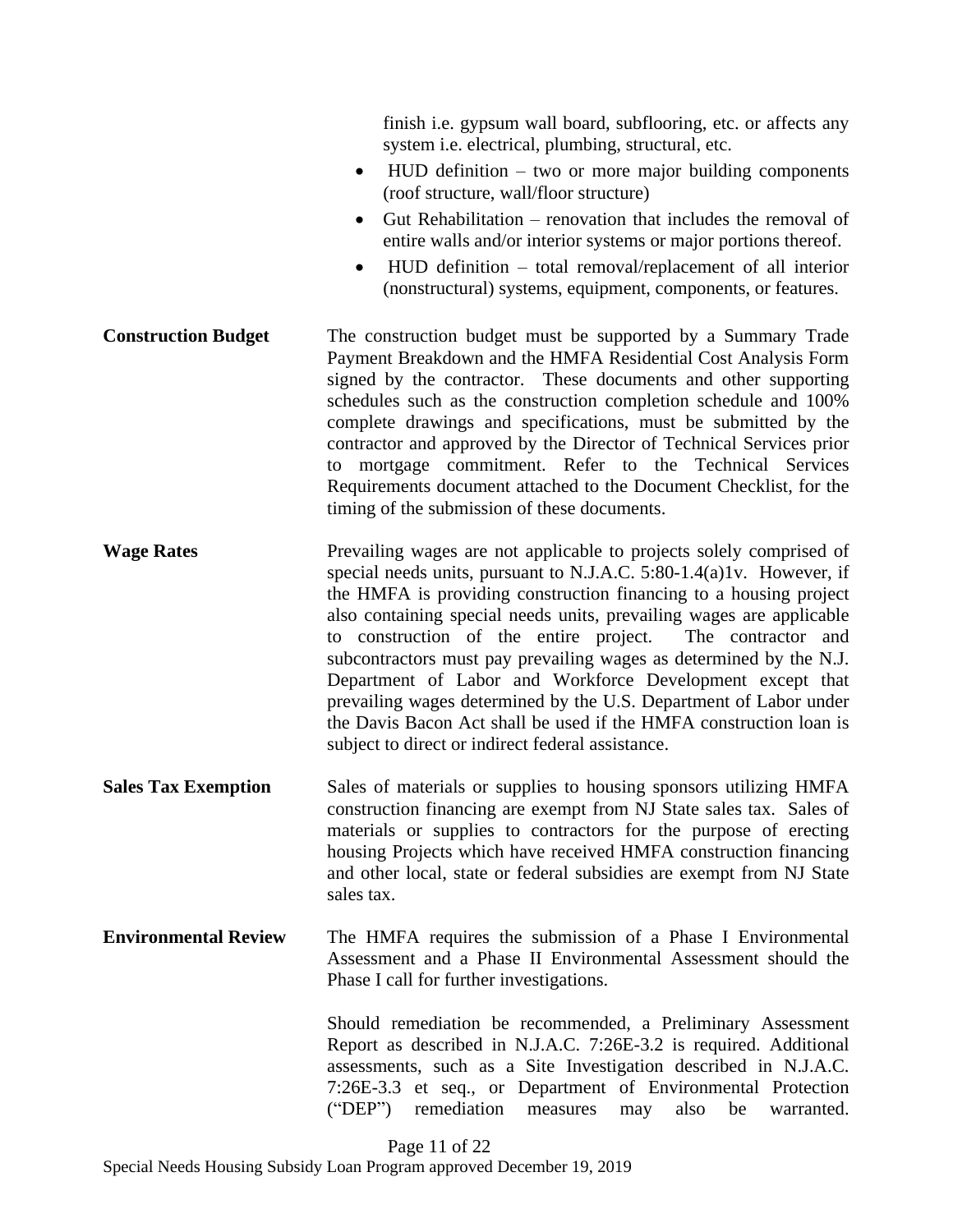|                               | Rehabilitation projects must provide a plan for asbestos removal and<br>remediation of lead-based paint, radon, and underground storage<br>tanks. A letter from the responsible environmental professional<br>stating the outcome of any remedial action taken, in accordance with<br>the applicable standards and regulations, may be required. A<br>transaction update from the consultant, indicating that no further<br>pollutants have been introduced to the site, will be required on all<br>assessments or investigations prepared more than six months prior to<br>construction start. |
|-------------------------------|-------------------------------------------------------------------------------------------------------------------------------------------------------------------------------------------------------------------------------------------------------------------------------------------------------------------------------------------------------------------------------------------------------------------------------------------------------------------------------------------------------------------------------------------------------------------------------------------------|
| <b>Insurance Requirements</b> | All projects must have insurance coverage that fully complies with<br>applicable HMFA insurance requirements and which must be<br>approved by the HMFA. The insurance specifications and minimum<br>requirements for Special Needs projects can be found on the HMFA<br>website at the Quicklinks section then scrolling down to the<br><b>Insurance Resources.</b>                                                                                                                                                                                                                             |
| <b>General Contractor in</b>  |                                                                                                                                                                                                                                                                                                                                                                                                                                                                                                                                                                                                 |
| <b>Lieu of Architect</b>      | For those projects that require moderate rehabilitation as determined<br>by the HMFA, the HMFA may consider a general contractor's<br>services instead of engaging an architect, so long as municipal<br>requirements such as building permits, write-ups and costs estimates<br>will be obtained from the general contractor in these instances.                                                                                                                                                                                                                                               |

### **Construction Completion Guarantees**

#### **Construction and**

- **Permanent Financing\*** Projects with construction costs over \$100,000 shall provide the following construction guarantees: 100% Payment & Performance Bond naming Sponsor and NJHMFA as Obligees. Sponsor has the option of providing a 10% Letter of Credit. *Note, a 30% Warranty Bond guarantee or 10% Letter of Credit will be required to exist for a period of two years post construction completion, as determined by both the Certificate of Occupancy date and Architect's Certificate of Substantial Completion.* Projects with construction costs under \$100,000 may be asked to provide one of the above construction guarantees at the discretion of the HMFA.
- **Permanent Financing\*** In the case of permanent only financing, the developer/sponsor must provide one of the following for a term of 2 years from the date of issuance of the Certificate of Occupancy and Architect's Certification of Substantial Completion: 1) Letter of Credit equal to 10% of the construction cost; 2) Warranty Bond equal to 30% of construction cost; or 3) another form of guarantee which is acceptable to the HMFA. The cost of a bond construction guarantee is an allowable project cost.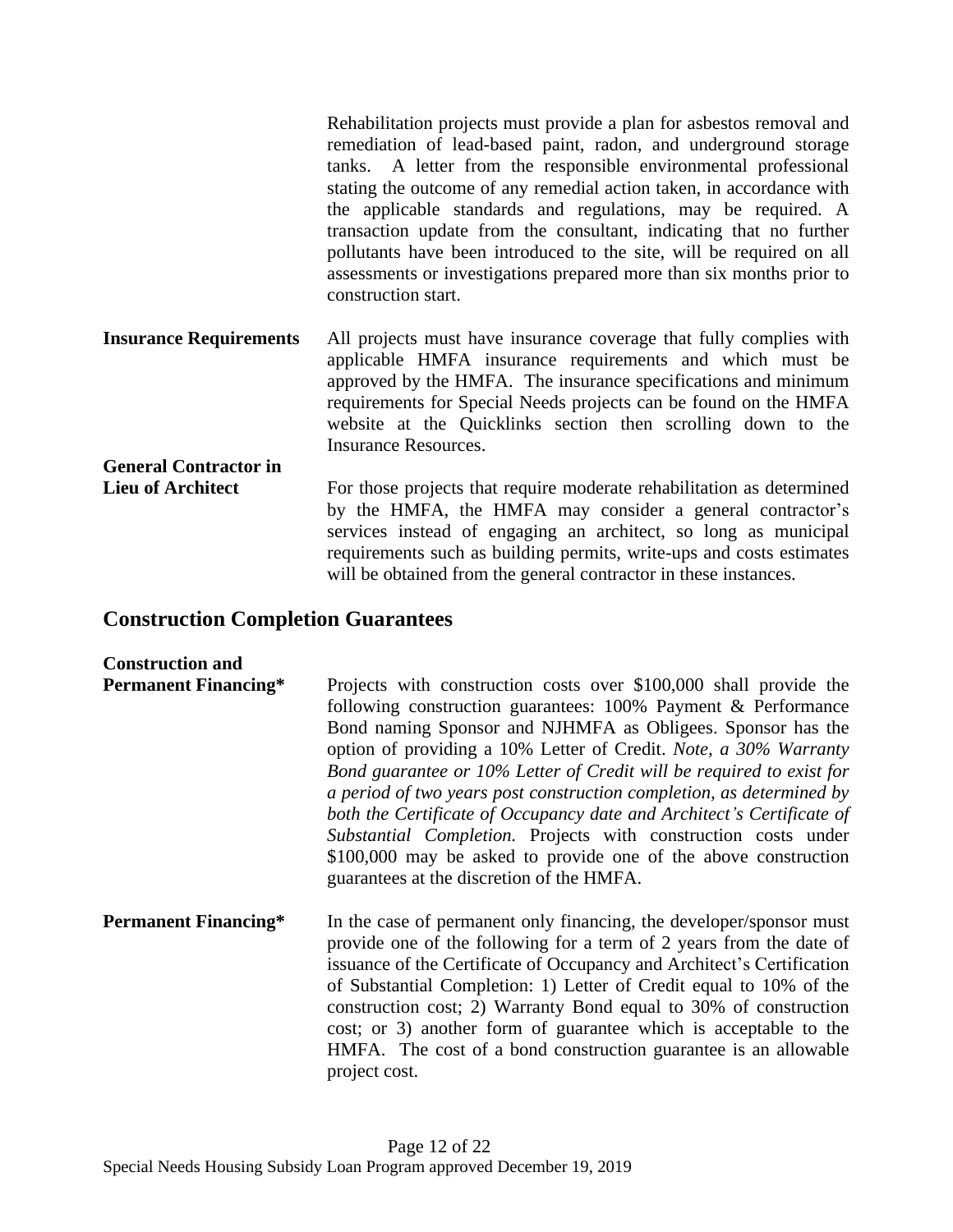|                                                      | <b>Construction Contingency</b> The contingency may be used to cover increases in both hard and soft<br>costs.                                                                                                                                                                                                                                                                                                                                                                                                                                                                                                                             |
|------------------------------------------------------|--------------------------------------------------------------------------------------------------------------------------------------------------------------------------------------------------------------------------------------------------------------------------------------------------------------------------------------------------------------------------------------------------------------------------------------------------------------------------------------------------------------------------------------------------------------------------------------------------------------------------------------------|
|                                                      | The budgeted contingency for new construction projects is 5% of the<br>construction costs.                                                                                                                                                                                                                                                                                                                                                                                                                                                                                                                                                 |
|                                                      | The contingency for rehabilitation projects is 10% of the construction<br>costs. This may be adjusted based upon an acceptable engineering<br>report submitted to the HMFA. The budgeted contingency for soft<br>costs must be at a minimum of 1% of the budgeted expenses.                                                                                                                                                                                                                                                                                                                                                                |
| <b>Developer's Fee</b>                               | The amount of the developer's fee allowed for Program financing is<br>limited to up to 8% of total development cost excluding working<br>capital, marketing expenses, and operating deficit reserves. The<br>developer's fee for federal Low Income Housing Tax Credit projects<br>is determined by the Qualified Allocation Plan and for bond financed<br>projects it is determined by the Multifamily Underwriting Guidelines.                                                                                                                                                                                                           |
|                                                      | The deferred portion of the developer fee shall be achieved from cash<br>flow by way of annual distributions of profit but after payment of<br>debt service, and operating expenses.                                                                                                                                                                                                                                                                                                                                                                                                                                                       |
|                                                      | The developer fee does not include fees paid to the architect,<br>engineer, lawyer, accountant, surveyor, appraiser, professional<br>planner, historical consultant, and environmental consultant.<br>Executed contracts for these professionals shall be submitted to the<br>HMFA before being recognized as a separate line item expense.<br>Certain fees are subsumed within the developer fee $-$ such as<br>acquisition fees, compensation to the general partner, financial<br>of<br>the<br>employees<br>developer,<br>consultants,<br>construction<br>managers/monitors, clerk of the works and syndicator-required<br>consultants. |
| <b>Operating Account</b>                             | An owner must establish and maintain a separate operating account<br>for all income and expenses specific to each Project funded by the<br>Agency. Sponsors may not transfer funds from one Agency Project<br>for the use of another housing project or to an umbrella account that<br>may cover many projects or other initiatives of the Sponsor.                                                                                                                                                                                                                                                                                        |
| <b>Vacancy Rate</b>                                  | The vacancy rate used for each Project will be determined by the<br>demand analysis and appraisal. At initial application, a minimum of<br>a 5% vacancy rate may be used.                                                                                                                                                                                                                                                                                                                                                                                                                                                                  |
| <b>Acceptable Housing</b><br><b>Quality Standard</b> | At a minimum, units must meet the State Uniform Construction<br>Code, certificate of occupancy requirements, as well as zoning<br>requirements and are subject to review and approval by HMFA's<br><b>Technical Services Division.</b>                                                                                                                                                                                                                                                                                                                                                                                                     |

Page 13 of 22 Special Needs Housing Subsidy Loan Program approved December 19, 2019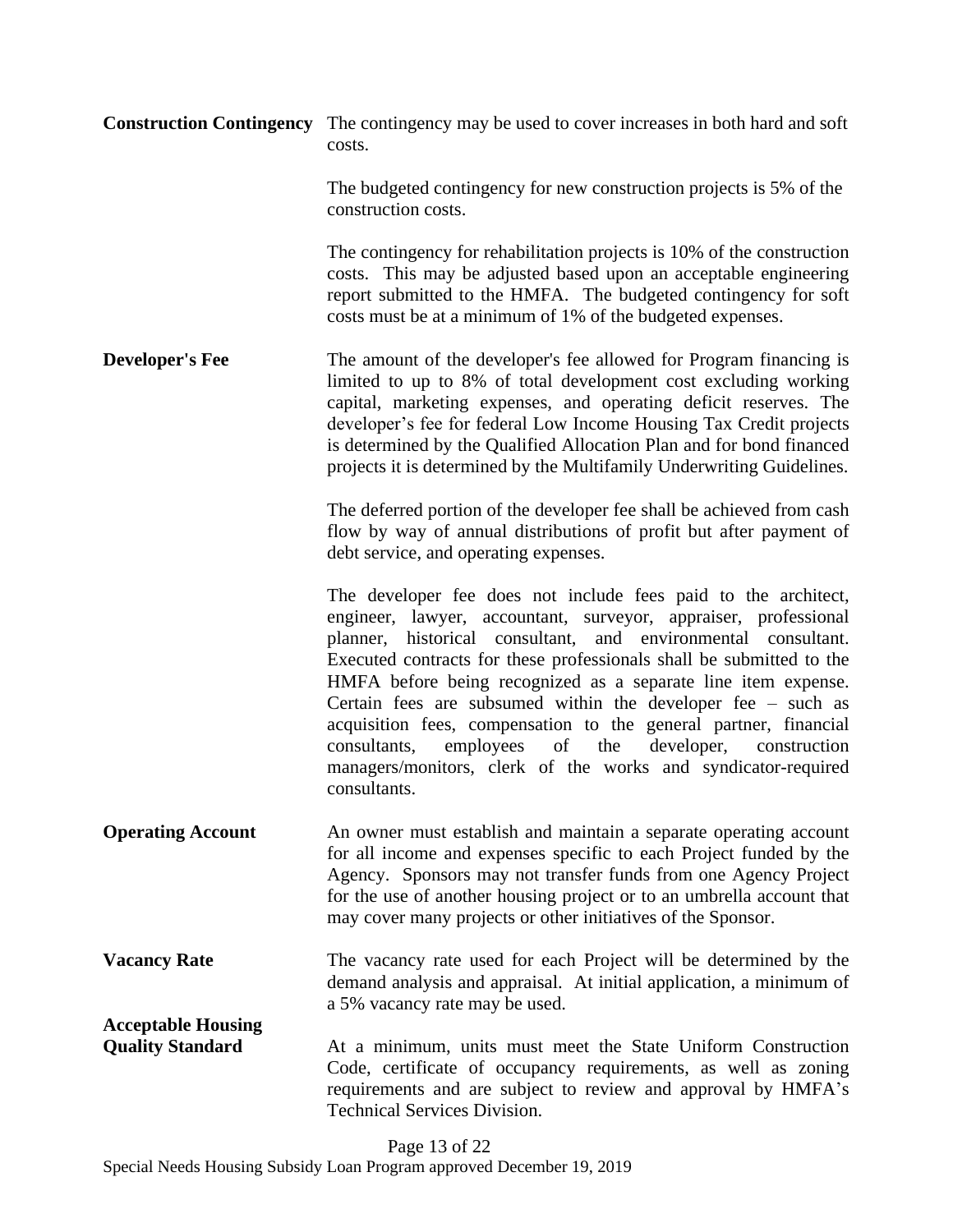## **Income Targeting**

| <b>Very-low and Low Income</b> |  |  |
|--------------------------------|--|--|
|                                |  |  |

HMFA will underwrite very-low and low-income rents at 20% and 47.5% of area median income, respectively.

**Rents** To the maximum extent economically feasible, the rents will be set at a level affordable to the targeted income and special needs group(s) to be served and will be determined by a demand analysis or experience and the need to serve very-low income households.

> The restrictions on tenant income and on rents shall be enforced through a deed restriction on the Project and land for the term of the HMFA's mortgage. Projects receiving federal low income housing tax credits shall also be subject to a deed restriction pursuant to the Internal Revenue Code.

> Persons with special needs who require twenty-four (24) hour assistance may occupy the home/unit with appropriate caregivers. Parents and/or legal guardians of the resident's property may sign the rental lease agreement on behalf of the eligible resident applicant and may provide security deposits if necessary. The lease agreement shall be in a form acceptable to the appropriate State Agency having oversight of the special needs population. Initial rents as well as future rental increases should not create a rent burden for tenants. Rents will be reviewed by HMFA and must be acceptable to HMFA and the appropriate State Agency.

**Changes to Project and Sponsor/Ownership** If the sponsor/owner wishes to change the social services provider or the property management company or if any changes in ownership are needed, permission must first be obtained from the Agency. Please contact the Division of Multifamily/Supportive Housing and Lending. Please see Appendix A attached hereto and made a part hereof for changes in ownership and prepayment requirements.

## **Social Services Plan**

Developers/Sponsors proposing a Project must identify the target population and a service provider agency for the Project. In addition, the service provider must provide a Social Services Plan that addresses the needs of the target population and the plan components outlined below. The Social Services Plan must meet the guidelines listed below unless it has been developed and approved in accordance with criteria established by either the Department of Human Services or the Department of Children and Families.

In the event that a Project Owner wishes to transfer to a new service provider, the owner must submit a request for transfer in writing, including the reasons for the request, to the Multifamily Supportive Housing and Lending Division with a revised Social Services Plan. All transfers must be approved by HMFA. Social Services Plans are subject to the HMFA's approval. If the service

Page 14 of 22 Special Needs Housing Subsidy Loan Program approved December 19, 2019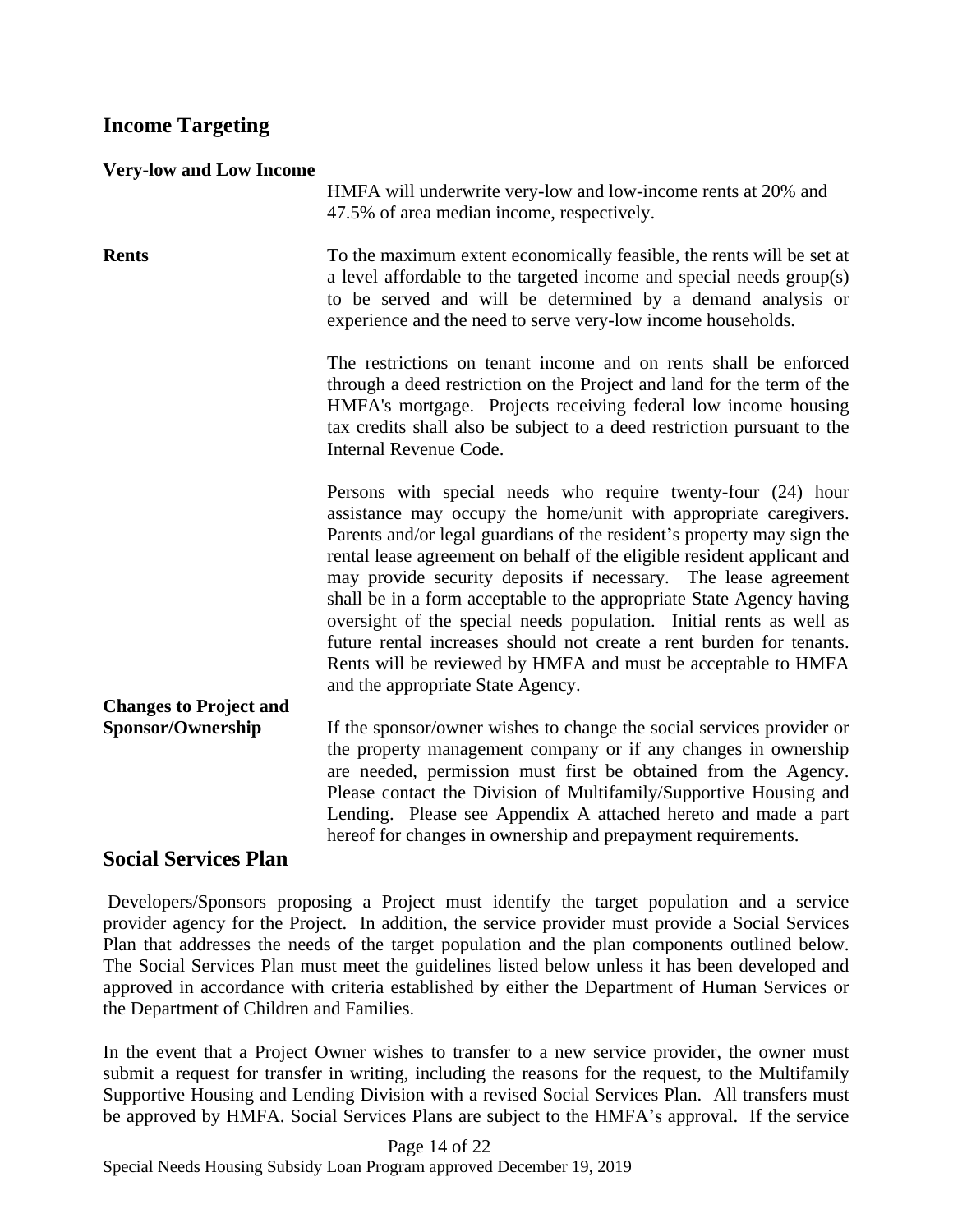provider is receiving funding from a State Agency, the appropriate State Department, Division or Agency funding the services must approve the Social Services Plan, any requested transfer of service provider, or comparable requirements, to the satisfaction of the State funding entity and provide evidence of approval to HMFA.

The Social Services Plan must include a description of the scope of social and support services to be provided for supportive housing projects, including a staffing plan and how the services will be delivered and funded. The services must be affordable and appropriate to the target population to the satisfaction of HMFA, available and accessible to the Project's tenants and the social service provider must have the capacity to perform such services. The social services plan must address the target populations' support service needs and may include a range of services across a wide continuum of care and intensity appropriate to the target population(s). Appropriate and needed services must be supported by evidence-based practice, research and/or direct practice experience. A description of the required elements of a Social Service Plan are set forth in Appendix B.

## **Fees and Charges**

| <b>Application Fee</b>                       | Developer/sponsors will be responsible for payment of a non-<br>refundable application fee of $$1,000$ due at the time of the initial<br>application.                                                                                     |
|----------------------------------------------|-------------------------------------------------------------------------------------------------------------------------------------------------------------------------------------------------------------------------------------------|
| <b>Re-Commitment Fee</b><br>(non-refundable) | A \$500 Program re-commitment fee will be charged. This fee is due<br>prior to the Board issuance of a re-commitment.                                                                                                                     |
| <b>Pass Through Costs</b>                    | The HMFA will order the appraisal, and market study if applicable,<br>and if one has not been already ordered, as well as any updates that<br>are needed. The costs for the appraisal will be passed through to the<br>developer/sponsor. |
| <b>One-Time Financing Fee</b>                | A three (3%) percent up-front financing fee based on the total<br>amount of HMFA financing will be payable at the time of Project<br>financing closing.                                                                                   |
|                                              | <b>Processing and Review Fee</b> An additional processing and review fee of \$2,000 will be charged at<br>time of application, to any Project sponsor, which seeks Agency<br>financing to be secured by a leasehold mortgage.             |

# **THESE SPECIAL NEEDS HOUSING SUBSIDY LOAN PROGRAM GUIDELINES ARE INTENDED TO AND SHALL SPECIFICALLY SURVIVE THE CLOSING OF THE LOAN, AS APPLICABLE.**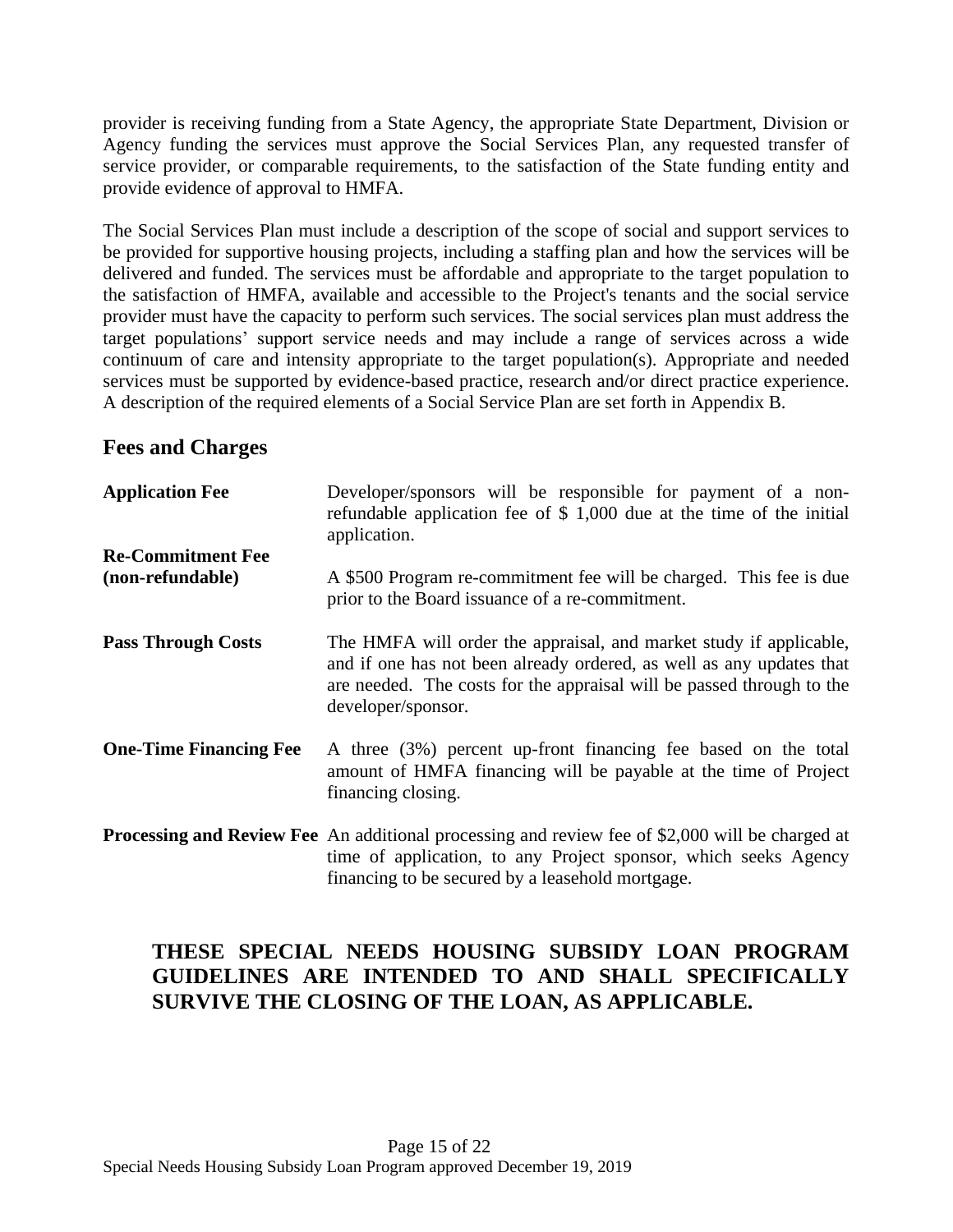### **APPENDIX A**

### **TO**

# **SPECIAL NEEDS HOUSING SUBSIDY LOAN PROGRAM UNDERWRITING FINANCING GUIDELINES AND FINANCING POLICY MULTIFAMILY SUPPORTIVE HOUSING LENDING PROGRAMS**

### **Transfer of Ownership and Prepayment**

The HMFA prohibits the sale of the Project or any interest therein without prior HMFA approval. Any sale or prepayment not authorized by the HMFA will result in a default under the mortgage loan.

Any proposed refinancing of the Project for a permitted prepayment of the Special Needs Housing Subsidy Loan Program ("Program") financing or to refinance a Project following a prior prepayment but during the remaining regulatory oversight period shall require Agency review and approval of the new financing to assure the continuing financial feasibility of the Project during the remaining term of the HMFA regulatory oversight.

Secondary financing, representing a portion of the purchase price of the Project or interest therein, may be permitted by the HMFA in accordance with the Sale or Prepayment section of these guidelines. Such secondary financing shall be subject to the HMFA's standard affordability requirements and limitations pursuant to these guidelines.

### **General Policy**

- a. To be effective, all proposed changes in ownership interest of any Agency-financed housing project must receive prior review and written approval of the Executive Director, Chief of Programs, Chief of Legal and Regulatory Affairs or Chief Financial Officer.
- b. Changes in ownership processed under these guidelines shall not result in a modification of the statutory, regulatory or contractual requirements governing the sponsor and project.
- c. The proposed buyer must provide evidence satisfactory to the Agency that they have the organizational capabilities, background and previous housing experience that will help ensure that the buyer/new owner will be capable of operating the Project. The Agency is under no obligation to approve the transfer or resale if these evidences are not provided.
- d. The nonrefundable fee for any transfers of ownership interest with or without a permitted prepayment for projects financed under these guidelines shall be \$500.00 paid to the Agency for its administrative costs in processing the request to transfer ownership of the Project or any interest therein. A nonrefundable fee of \$500 shall be due with any request for a permitted prepayment of Program financing without an accompanying transfer of ownership.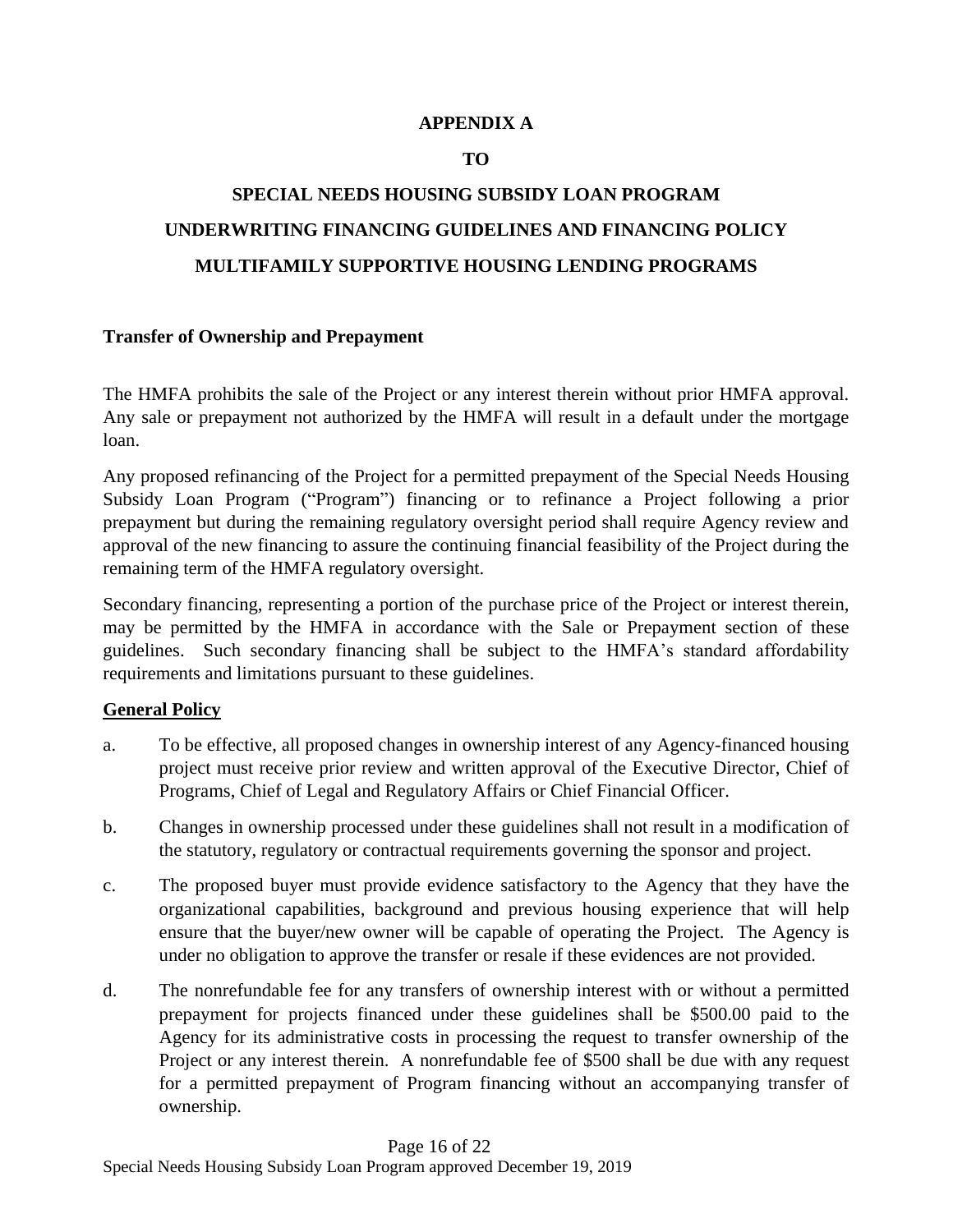e. Projects receiving financing from another Agency program in addition to the Program financing may also be subject to transfer of ownership or prepayment requirements and fees under N.J.A.C. 5:80-5.1 et seq.

### **Required Documentation for Transfer of Ownership**

The Agency will require the following documents for review in connection with any proposed transfer of ownership interest:

- 1) Complete description as to the nature of the transfer of ownership interest;
- 2) Administrative questionnaire for buyer (company and personal as necessary) and its general partner or managing member and officers, directors and persons owning 10% or more interest in the buyer or exercising managerial control thereover; and criminal background check for all those completing personal questionnaires;
- 3) Copy of buyer's Operations Agreement and/or Project owner's Operations Agreement with proposed revisions, as applicable.
- 4) Copies of filed formation documents for the buyer and certificate of good standing from the state of formation.
- 5) Experience questionnaire of buyer;
- 6) Legal opinion from seller's attorney;
- 7) Physical inspection report approved by the Agency;
- 8) Sponsor/owner's compilation report(s) or annual audit(s) that are due or past due as of the date of the proposed transfer.
- 9) Any other document determined by the Agency to be necessary.

Additionally, the payment of any arrears in any mortgage payments shall be required.

### **Prepayment of Mortgage**

Prepayment of the Program mortgage loan will be permitted only with the prior written approval of the Agency provided the following conditions are met:

a. Sponsors of projects financed by the Program may prepay the mortgage at any time following the 15-year period following the date of the mortgage closing. However, any such prepayment shall be conditioned upon the housing sponsor's agreement that: submission of annual audits or compilation reports, as applicable, and the corresponding rules under these guidelines regarding targeted population, affordability controls, transfers of ownership and all Program related restrictions on the Project as stated in the original loan documents shall continue to be applicable in their entirety to the sponsor, Project and tenants residing therein until the original expiration date of the original mortgage loan. The sponsor/owner shall also be required to submit any past due compilation report(s) or

Page 17 of 22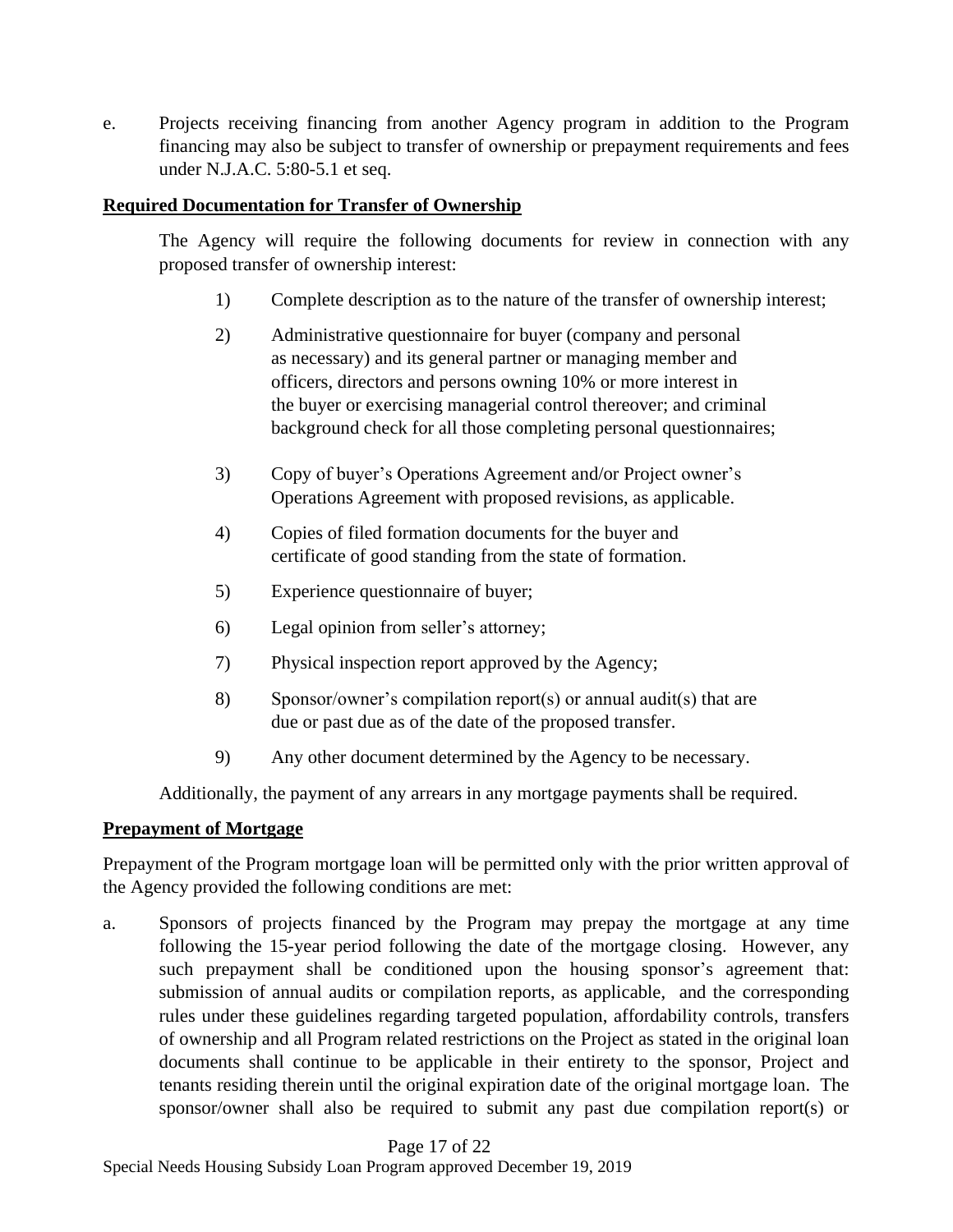audit(s), as applicable, prior to the prepayment. The Agency may require sponsors to execute a deed restriction or other appropriate agreement upon prepayment whereby the sponsor acknowledges the continuing statutory and regulatory control of the Agency and the sponsor's continuing obligations under the Program and these Guidelines.

b. Upon prepayment of the Agency mortgage as provided above, the Agency will endorse the mortgage for cancellation so the sponsor may cancel it of record at sponsor's cost and expense.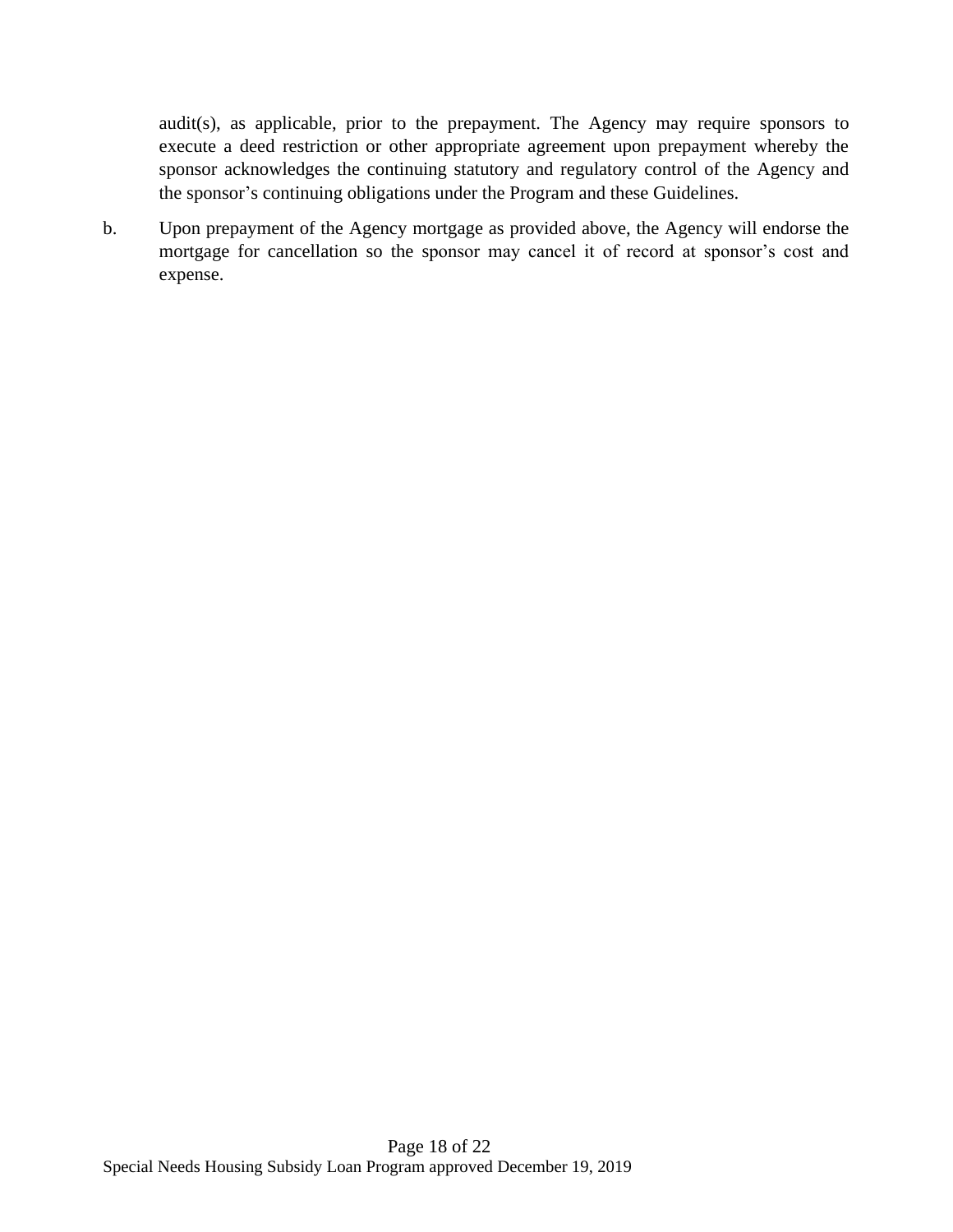### **APPENDIX B**

### **TO**

# **SPECIAL NEEDS HOUSING SUBSIDY LOAN PROGRAM UNDERWRITING FINANCING GUIDELINES AND FINANCING POLICY MULTIFAMILY SUPPORTED HOUSING LENDING PROGRAMS**

### **Social Services Plan**

Developers/Sponsors proposing a special needs housing project must identify the target population and a service provider agency for the Project. In addition, the service provider must provide a Social Services Plan that addresses the needs of the target population and the plan components outlined below. The Social Services Plan must meet the guidelines listed below unless it has been developed and approved in accordance with criteria established by either the Department of Human Services or the Department of Children and Families.

In the event that a Project owner wishes to transfer to a new service provider, the owner must submit a request for transfer in writing, including the reasons for the request, to the Multifamily Supportive Housing and Lending Division with a revised Social Services Plan. All transfers must be approved by HMFA.

Social Services Plans are subject to the HMFA's approval. If the service provider is receiving funding from a State Agency, the appropriate State Department, Division or Agency funding the services must approve the Social Services Plan, any requested transfer of service provider, or comparable requirements, to the satisfaction of the State funding entity and provide evidence of approval to HMFA.

**Social Services Plan** The Social Services Plan must include a description of the scope of social and support services to be provided for supportive housing projects, including a staffing plan and how the services will be delivered and funded. The services must be affordable and appropriate to the target population to the satisfaction of HMFA, available and accessible to the project's tenants and the social service provider must have the capacity to perform such services. The social services plan must address the target populations' support service needs and may include a range of services across a wide continuum of care and intensity appropriate to the target population(s). Appropriate and needed services must be supported by evidencebased practice, research and/or direct practice experience. Each special needs tenant does not have to utilize all of the services provided by the Project; however, the services must be available. The social services plan includeshall address, but are is not limited to, the following items: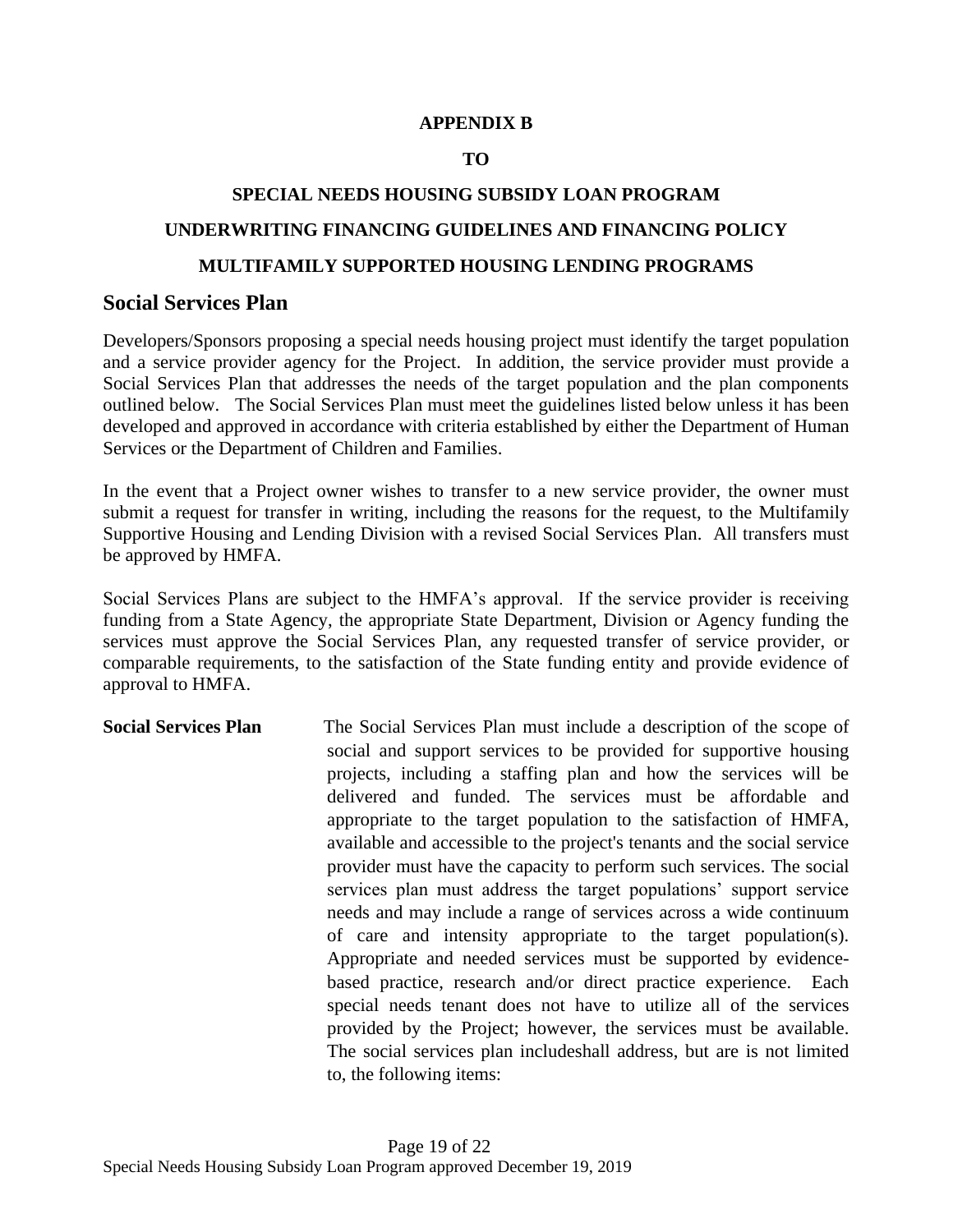i. A description of the targeted population(s), including criteria which will qualify proposed tenants for the supportive housing units and expected support services that are likely to be required.

ii. A description of the proposed services, including how services respond to need areas of tenants, how services will be funded, and service location (on site or in the community).

iii. The plan must describe the scope of services for the tenants/residents of the Project, including how the supportive and/or treatment services will be funded, the staffing plan, and a plan for how the services will be delivered. The plan must address how the Project will promote residential opportunities that are integrated into the neighborhood or the community. The plan must include, at a minimum, the following three services: 1) service coordination/case management; 2) linkages to mainstream resources including entitlement programs; and 3) linkages to health care and treatment programs as needed. Services should be designed to assist individuals and families to maintain their housing and/or residential opportunity. A description must include how services will be coordinated or made available to all special need tenants, including a listing of referral sources.

**Tenant Selection** The plan must describe the population to be served and how the population will benefit from the Project. The tenant selection policy must be described and referral sources identified. If the plan proposes to restrict occupancy to any group, an explanation of why it is necessary for the restriction(s) must be provided. A description of tenant/landlord relationships, including roles of the service provider and developer in tenant/landlord relationships, how prospective tenants will be recruited, screened, and selected, and the plan for problem resolution to minimize evictions for supportive housing tenants.

**Service Needs Assessment** The plan must indicate how the housing and supportive service needs of the tenants will be assessed, including the relevant assessment tools, and how these needs will be addressed. The services provided must be appropriate to the needs of the target population. Appropriate and needed services may be supported by evidencebased practice, research and/or direct practice experience.

**Capacity** The plan must describe and demonstrate capability and experience of the social service provider in providing housing and/or supportive and social services to the target population or a relevant special needs population.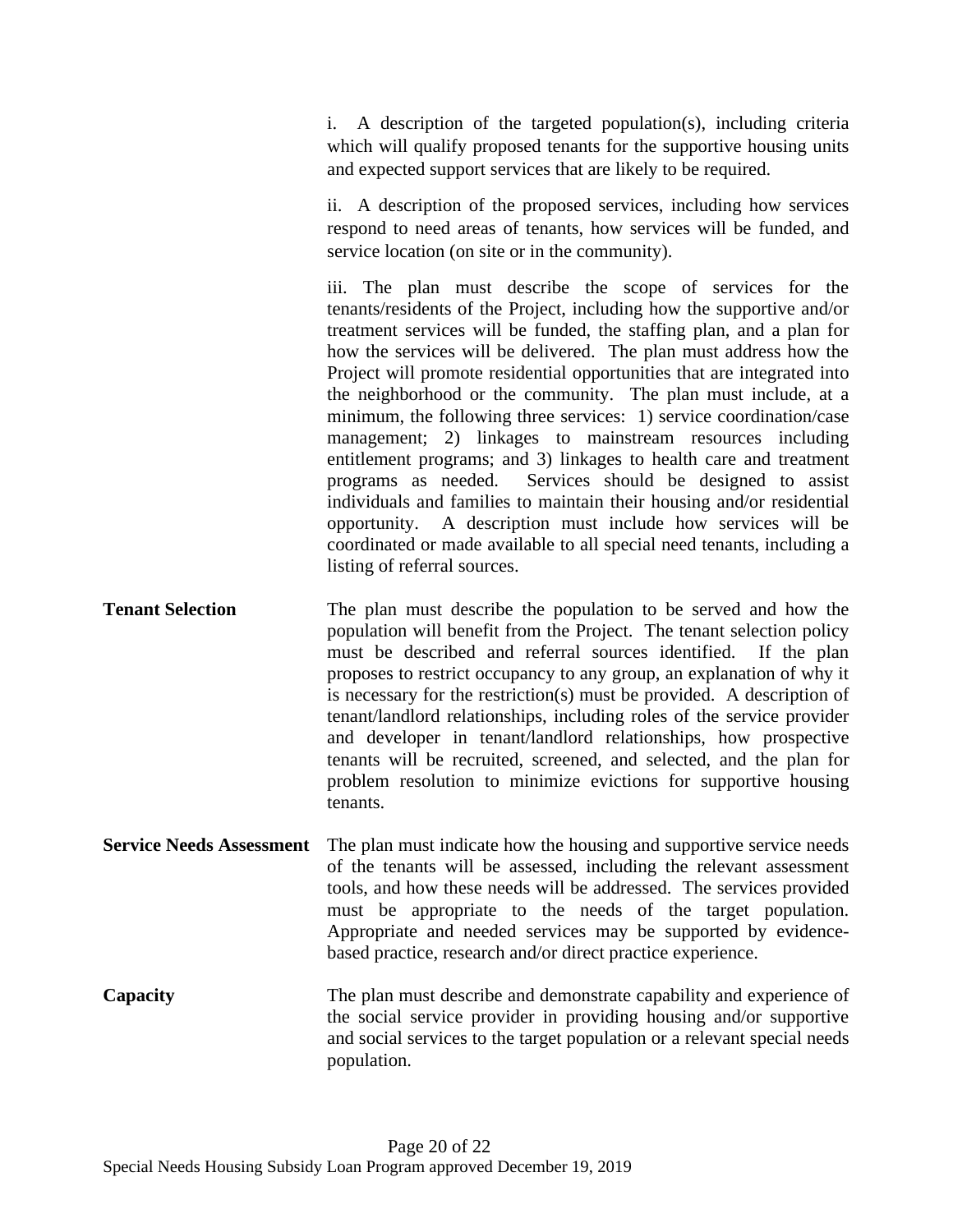| <b>Performance Measures</b>                  | The plan must include performance measures (including quality of<br>life, consumer satisfaction, employment and education, and ability to<br>and<br>methodology<br>live<br>independently)<br>for<br>evaluation<br>of<br>tenant/resident housing and service outcomes being addressed.                                                                                                                                                                                                                                                                                                                                                                                                                                                                        |
|----------------------------------------------|--------------------------------------------------------------------------------------------------------------------------------------------------------------------------------------------------------------------------------------------------------------------------------------------------------------------------------------------------------------------------------------------------------------------------------------------------------------------------------------------------------------------------------------------------------------------------------------------------------------------------------------------------------------------------------------------------------------------------------------------------------------|
|                                              | For any project that serves a homeless population the<br>Note:<br>Sponsor/Owner must comply with the requirement that the project<br>reports in the New Jersey Statewide Homeless Management<br>Information System ("HMIS") administered by the HMFA.                                                                                                                                                                                                                                                                                                                                                                                                                                                                                                        |
| <b>Accessibility</b>                         | The plan shall include a description of the service provider's capacity<br>and planned activities to address bi-lingual needs, cultural<br>competency, and other special needs accommodations, including<br>accessibility features for the tenants/residents of the Project.                                                                                                                                                                                                                                                                                                                                                                                                                                                                                 |
| <b>Consumer Choice</b>                       | The social services plan shall demonstrate how tenants will have the<br>opportunity to participate in their individualized services plan,<br>service goals and/or choice of services.                                                                                                                                                                                                                                                                                                                                                                                                                                                                                                                                                                        |
| <b>Executed Service</b><br><b>Agreements</b> | If the Project sponsor is not providing the social services, the sponsor<br>must provide evidence of executed service provider agreement(s) and<br>evidence of committed funding sources or documentation of how and<br>by whom the supportive and/or treatment services will be paid.                                                                                                                                                                                                                                                                                                                                                                                                                                                                       |
|                                              | Either party may terminate an executed Social Services Agreement<br>with prior notice to the affected party and the HMFA. It is the<br>responsibility of both the owner, in conjunction with the social<br>services provider, to identify a new service provider, with the<br>understanding that the Social Services Agreement will not terminate<br>between either party until such time as a replacement provider is<br>identified, established under an agreement and approved by the<br>Agency. The HMFA, Supported Housing and Special Needs Division<br>must be notified immediately of intent to terminate a Social Services<br>Agreement between an owner and service provider and the new<br>Social Service Agreement must be approved by the HMFA. |
| <b>Service Fees</b>                          | For Projects targeting people who are very-low or low income,<br>services included in the Social Services Plan must be provided at no<br>out-of-pocket cost to the tenants/residents. This does not restrict<br>third-party reimbursement, such as Medicaid. In the event the service<br>fees differ from the above-mentioned requirement, HMFA reserves<br>the right to determine if the proposed service fee requirement is<br>acceptable and in accordance with the HMFA's overall program<br>goals.                                                                                                                                                                                                                                                      |

**Community Residences** Applicants proposing to create a residential program that will be a licensed group home(s) to serve a client population of the